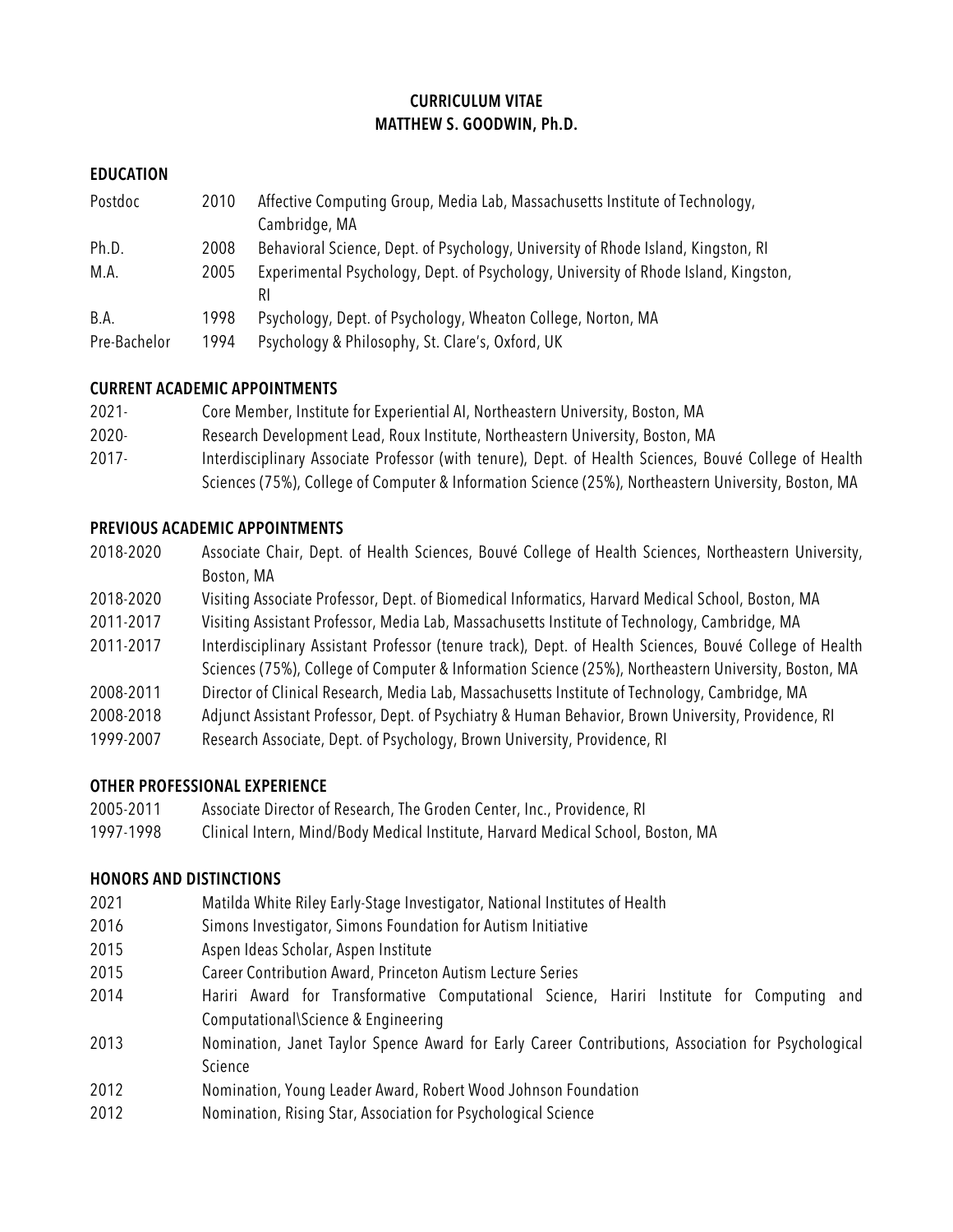| 2011 | Attendee, Mobile Health (mHealth) Institute, National Institutes of Health                           |
|------|------------------------------------------------------------------------------------------------------|
| 2010 | NIH Loan Repayment Award, Extramural, Pediatric Research (Renewed 2011, 2012)                        |
| 2009 | Nancy Lurie Marks Family Foundation Investigator                                                     |
| 2009 | Best Paper Award, 11th International Conference on Ubiquitous Computing (Ubicomp), 1% award rate     |
| 2008 | Peter Merenda Prize in Statistics and Research Methodology, Dept. of Psychology, University of Rhode |
|      | <b>Island</b>                                                                                        |
| 2007 | Dissertation Award, Society of Multivariate Experimental Psychology                                  |
| 1998 | Wheaton Scholar/Psi Chi, Wheaton College, Norton, MA                                                 |

#### **SCHOLARSHIP AND RESEARCH**

#### Publications

Relevant Statistics: h-index: 36; i10-index: 69; Citations: 3,947 [source: scholar.google.com, 1/14/2022]

*Refereed Original Articles* (\*first or senior author; + lead author who is a student or advisee)

- 1. Northrup, JB, **Goodwin, MS**, Peura, CB, Chen, Q, Taylor, BJ, Siegel, MS, Mazefsky, CA (under review). Mapping the time course of emotion dysregulation, self-injurious behavior, and aggression in psychiatrically hospitalized autistic youth: A naturalistic study. Autism Research. +
- 2. Nuske, HJ, Young, A, Khan, F, Palermo, E, Ajanaku, B, Pellecchia, M, Vivanti, G, Mazefsky, CA, Brookman-Frazee, L, McPartland, JC, **Goodwin, MS**, & Mandell, DS (under review). Systematic Review: Emotion dysregulation and challenging behavior interventions for children and adolescents with autism with graded key evidence-based strategy recommendations. Journal of the American Academy of Child & Adolescent Psychiatry. +
- 3. Shaffer, R, Schmitt, L, Reisinger, D, Coffman, M, Horn, P, **Goodwin, MS**, Randall, S, & Erickson, C (revise & resubmit). Regulating Together: Emotion dysregulation group therapy for ASD Youth and their Caregivers. Journal of Autism and Developmental Disorders.
- 4. Saunders Wilder, O, Sullivan, JC, Johnson, KT, Palumbo, R, Picard, RW, **Goodwin, MS** (revise & resubmit). Quantitative analysis of socio-affective dynamics in autism using interpersonal physiology. Journal of Autism and Developmental Disorders. +/\*
- 5. Zervogianni, V, Fletcher-Watson, S, Herrera, G, **Goodwin, MS**, Triquell, E, Pérez-Fuster, P, Brosnan, M, Grynszpan, O (revise & resubmit). Assessing evidence-based practice and user-centered design for technology-based supports for autistic users. Autism.
- 6. Kleckner, IR, Wormwood, JB, Jones, RM, Siegel, EH, Culakova, E, Feldman Barrett, L, Lord, C, Quigley, KS, **Goodwin, MS** (revise & resubmit). Adaptive thresholding improves detection of skin conductance responses. Psychophysiology.\*
- 7. Nuske, HJ, **Goodwin, MS**, Kushleyeva, Y, Forsyth, D, Pennington, J, Masino, A, Finkel, E, Bhattacharya, A, Tan, J, Tai, H, Atkinson-Diaz, Z, Bonafide, C, & Herrington, J (2021). Evaluating commercially available wireless cardiovascular monitors for measuring and transmitting real-time physiological responses in children with autism. Autism Research. Online ahead of print. https://doi.org/10.1002/aur.2633.+
- 8. Naim, R, **Goodwin, MS**, Dombek, K, Revzina, O, Agorsor, C, Lee, K, Zapp, C, Freitag, G, Haller, S, Cardinale, E, Jangraw, D, & Brotman, MA (2021). Cardiovascular reactivity as a measure of irritability in a transdiagnostic sample of youth: Preliminary associations. International Journal of Methods in Psychiatric Research, 30, 1-13:e1890. https://doi.org/10.1002/mpr.1890.
- 9. Kaliukhovich, DA, Manyakov, NV, Bangerter, A, Ness, S, Skalkin, A, Boice, M, **Goodwin, MS**, Dawson, G, Hendren, R, Leventhal, B, Shic, F, & Pandina, G (2020). Visual preference for biological motion in children and adults with autism spectrum disorder: an eye-tracking study. Journal of Autism and Developmental Disorders, 1-12.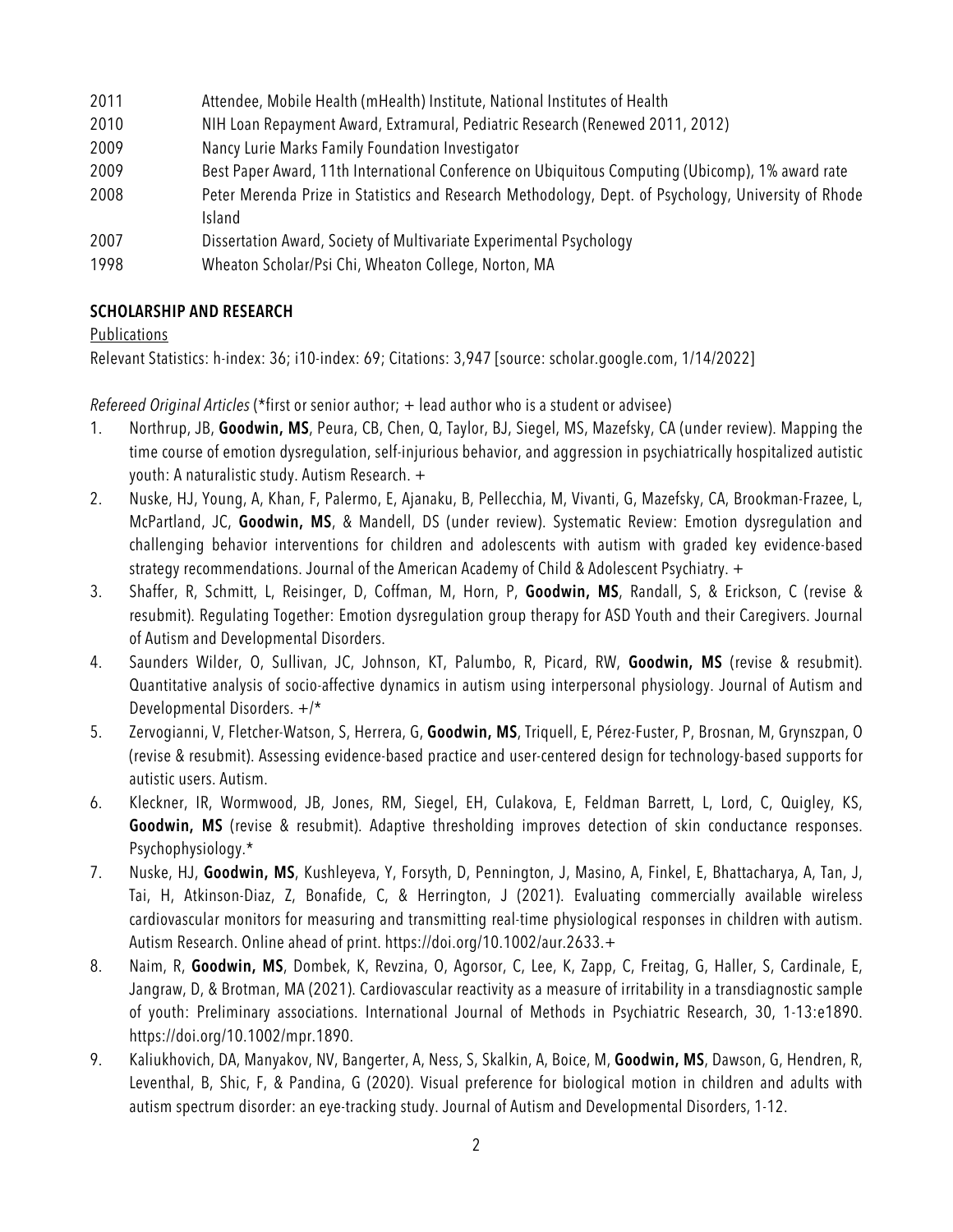- 10. Kaliukhovich, DA, Manyakov, NV, Bangerter, A, Ness, S, Skalkin, A, **Goodwin, MS**, Dawson, G, Hendren, RL, Leventhal, B, Hudac, CM, Bradshaw, J, Shic, F, & Pandina, G (2020). Social attention to activities in children and adults with autism spectrum disorder: effects of context and age. Molecular Autism, 1, 1-14.
- 11. Vernetti, A, Shic, F, Boccanfuso, L, Macari, S, Kane-Grade, F, Powell, K, Fontenelle, S, DiNicola, L, Milgramm, A, Hilton, E, Heymann, P, **Goodwin, MS**, & Chawarska, K (2020). Atypical emotional electrodermal activity in toddlers with autism spectrum disorder. Autism Research, 13, 1476-1488.
- 12. Kleckner, IR, Feldman, M, **Goodwin, MS**, & Quigley, KS (2020). Framework for benchmarking mobile devices in psychophysiological research. Behavior Research Methods, 28, R1-20\*
- 13. Bangerter, A, Chatterjee, M, Manyakov, NV, Ness, SL, Lewin, D, Skalkin, A, Boice, M, **Goodwin, MS**, Dawson, G, Hendren, R, Leventhal, B, Shic, F, Esbensen, A, & Pandina, G (2020). Relationship between sleep and behavior in autism spectrum disorder: exploring the impact of sleep variability. Frontiers in Neuroscience (section Sleep and Circadian Rhythms), 14, 1-13.
- 14. Bangerter, A, Chatterjee, M, Manfredonia, J, Manyakov, NV, Ness, S, Boice, MS, Skalkin, A, **Goodwin, MS**, Dawson, G, Hendren, R, Leventhal, B, Shic, F, & Pandina, G (2020). Automated recognition of spontaneous facial expression in individuals with autism spectrum disorder: parsing response variability. Molecular Autism, 11, 1-15.
- 15. Harlow, L, Aiken, L, Blankson, AN, Boodoo, GM, Brick, L, Collins, LM, Cumming, G, Fava, JL, **Goodwin, MS**, Hoeppner, BB, Mackinnon, DP, Molenaar, PCM, Rodgers, JL, Rossi, JS, Scott, A, Steiger, JH, & West, SG (2020). A tribute to the mind, methodology, and memories of Wayne Velicer. Behavior Research Methods. Doi: 10.1080/00273171.2020.1729083
- 16. Northrup, J, **Goodwin, MS**, Montrenes, J, Vezzoli, J, Golt, J, Peura, C, Siegel, M, Mazefsky, C (2020). Observed emotional reactivity in response to frustration tasks in psychiatrically hospitalized youth with autism spectrum disorder. Autism, 24, 968-982. +
- 17. Amoss, RT, Leong, T, Evans, AN, Ousley, O, Herrington, JD, Lecavalier, L, **Goodwin, MS**, Hofman, SG, Scahill, L (2020). A pilot study of cardiovascular reactivity in children with autism spectrum disorder. Seminars in Pediatric Neurology, 34, 1-8.
- 18. Frazier, T, & **Goodwin, MS** (2020). Developing more clinically useful biomarkers in autism spectrum disorder. Developmental Medicine and Child Neurology, 62, 153-153. \*
- 19. Zervogianni, V, Fletcher-Watson, S, Herrera, G, **Goodwin, MS**, Pérez-Fuster, P, Brosnan, M, Grynszpan, O (2020). A framework of evidence-based practice for digital support, co-developed with and for the autism community. Autism, 24, 1411-1422.
- 20. **Goodwin, MS**, Mazefsky, CA, Ioannidis, S, Erdogmus, D, Siegel, M (2019). Predicting aggression to others in youth with autism using a wearable biosensor. Autism Research, 12, 1286-1296\*
- 21. Logan, DE, Breazeal, C, **Goodwin, MS**, Jeong, S, O'Connell, B, Smith-Freedman, D, & Weinstock, P (2019). Social robots for hospitalized children. Pediatrics, 144, 1-11.
- 22. Bangerter, A, Ness, S, Lewin, D, Aman, MG, Esbensen, AJ, **Goodwin, MS**, Dawson, G, Hendren, R, Leventhal, B, Shic, F, Ople, M, Ho, KF, Pandina, G (2019). Clinical validation of the Autism Behavior Inventory – caregiver-rated assessment of core and associated symptoms of autism spectrum disorder. Journal of Autism and Developmental Disorders, https://doi.org/10.1007/s10803-019-03965-7.
- 23. Bangerter, A, Manyakov, NV, Lewin, D, Boice, M, Skalkin, A, Jagannatha, S, Chatterjee, M, Dawson, G, **Goodwin, MS**, Hendren, R, Leventhal, B, Shic, F, Ness, S, & Pandina, G (2019). Caregiver daily reporting of symptoms in autism spectrum disorder: observational study using web and mobile apps. JMIR Mental Health, 6, e11365.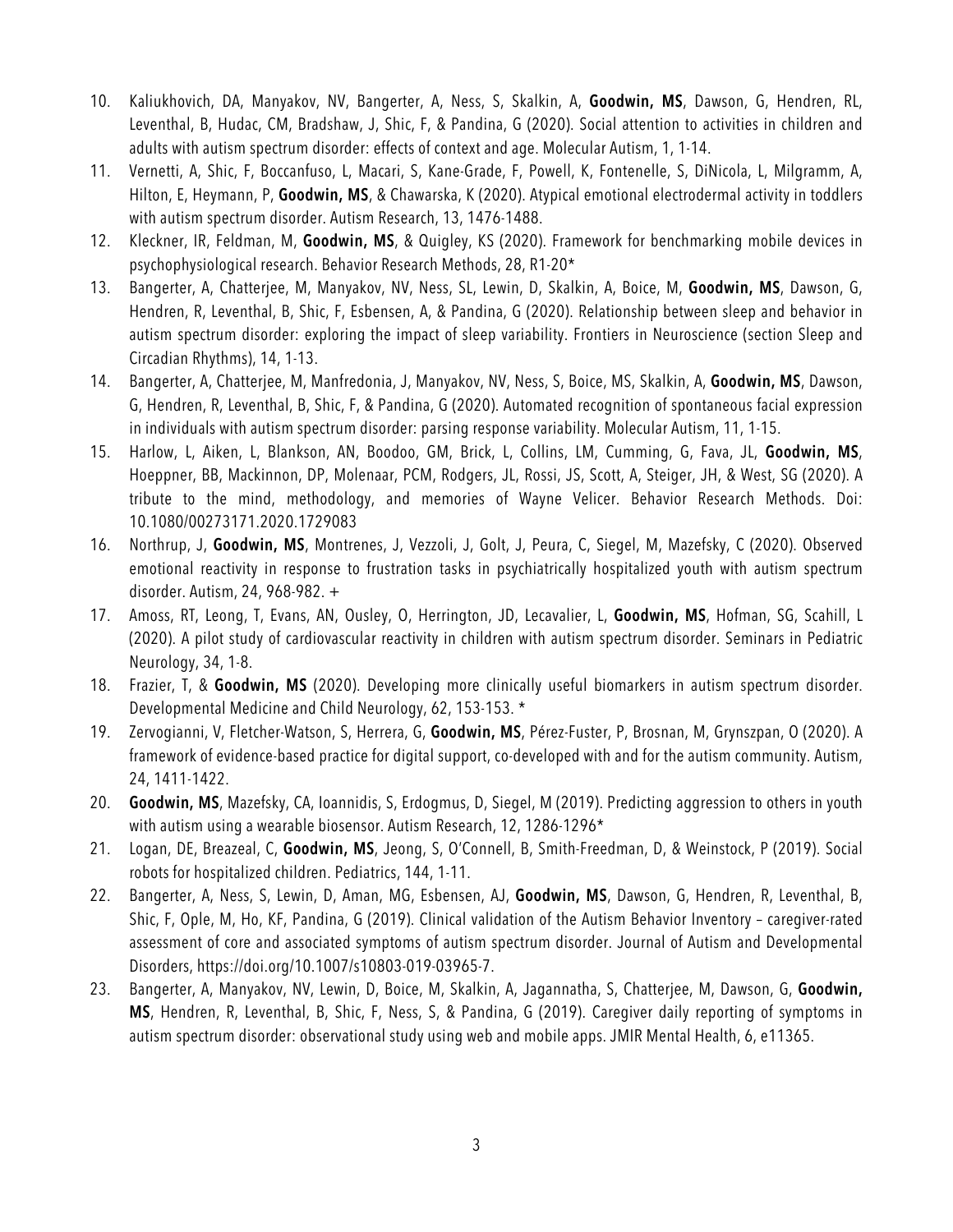- 24. Ness, S, Bangerter, A, Manyakov, NV, Lewin, D, Boice, M, Skalkin, A, Jagannatha, S, Chatterjee, M, Dawson, G, **Goodwin, MS**, Hendren, R, Leventhal, B, Shic, F, Frazier, JA, Janvier, Y, King, BH, Miller, JS, Smith, CJ, Tobe, R, & Pandina, G (2019). An observational study with the Janssen Autism Knowledge Engine (JAKE®) in individuals with autism spectrum disorder. Frontiers in Neuroscience, 13, 111.
- 25. Heathers, J, Gilchrist, KH, Hegarty-Craver, M, Grego, S, & **Goodwin, MS** (2019). An analysis of stereotypical motor movements and cardiovascular coupling in individuals on the autism spectrum. Biological Psychology, 142, 90-99.  $+$ /\*
- 26. Manfredonia, J, Bangerter, A, Manyakov, NV, Ness, S, Lewin, D, Skalkin, A, **Goodwin, MS**, Dawson, G, Hendren, R, Leventhal, B, Shic, F, Pandina, G (2018). Automatic recognition of posed facial expression of emotion in individuals with autism spectrum disorder. Journal of Autism and Developmental Disorders. Epub ahead of print. 10.1007/s10803-018-3757-9
- 27. Hawley, K, Huang, J, **Goodwin, MS**, Diaz, D, Palumbo, RV, de Sa, VR, Birnie, KA, Chambers, CT, & Craig KD (2018). Youth and parent appraisals of participation in a study of spontaneous and instigated pediatric clinical pain. Ethics & Behavior. Epub ahead of print. 10.1080/10508422.2018.1463163
- 28. Manyakov, NV, Bangerter, A, Chatterjee, M, Mason, L, Ness, S, Lewin, D, Skalkin, A, Boice, M, **Goodwin, MS**, Dawson, D, Hendren, R, Leventhal, B, Shic, F, Pandina, G (2018). Visual exploration task: exploring age differences and new features using recurrence quantification analysis. Autism Research, 11(11), 1554-1566.
- 29. Baucom, BRW, Baucom, KJW, Hogan, JN, Crenshaw, AO, Bourne, SE, Crowell, SE, Georgiou, P & **Goodwin, MS** (2018). Cardiovascular reactivity to marital conflict in laboratory and naturalistic setting. Family Process. 57, 662- 678\*
- 30. Heathers JA, Fayn K, Silvia PJ, Tiliopoulos N, & **Goodwin, MS** (2018). The voluntary control of piloerection. PeerJ Brain and Cognition Section. +/\*
- 31. Palumbo, R, Marraccini, M, Weyandt, L, Wilder-Smith, O, McGee, H, & **Goodwin, MS** (2017). Interpersonal autonomic physiology: A systematic review of the literature. Personality and Social Psychology Review, 21, 99-141.  $+$ /\*
- 32. Kleckner, IR, Jones, RM, Wilder-Smith, O, Wormwood, JB, Akcakaya, M, Quigley, KS, Lord, C, & **Goodwin, MS** (2017). Simple, transparent and flexible automated quality assessment procedures for ambulatory electrodermal activity. IEEE Transactions on Biomedical Engineering, 99, 1-8. \*
- 33. Kelsey, M, Akcakaya, M, Kleckner, IR, Palumbo, RV, Barrett, LF, Quigley, K, & **Goodwin, MS** (2017). Applications of sparse recovery and dictionary learning to enhance analysis of electrodermal activity data. Biomedical Signal Processing and Control, 40, 58-70. \*
- 34. Ness, S, Nikolay V. Manyakov, NV, Bangerter, A, Lewin, D, Jagannatha, S, Boice, M, Skalkin, A, Dawson, G, Janvier, YM, **Goodwin, MS**, Hendren, R, Leventhal, B, Shic, F, Cioccia, W, & Pandina, G (2017). JAKE™ multimodal data capture system: Insights from an observational study of autism spectrum disorder. Frontiers in Neuroinformatics, 11, 1-15.
- 35. Bangerter A, Ness, S, Aman, M, Esbensen, A, **Goodwin, MS**, Dawson, G, Hendren, R, Leventhal, B, Khan, A, Opler, M, Harris, A, & Pandina, G. (2017). Autism Behavior Inventory: A novel tool for assessing core and associated symptoms of autism spectrum disorder. Journal of Child and Adolescent Psychopharmacology, 27, 814-822.
- 36. Großekathöfer U, Manyakov NV, Mihajlović V, Pandina G, Skalkin A, Ness S, Bangerter A, & **Goodwin, MS** (2017). Automated detection of stereotypical motor movements in autism spectrum disorder using recurrence quantification analysis. Frontiers in Neuroinformatics, 11:9. doi: 10.3389/fninf.2017.00009. \*
- 37. Prince, EB, Kim, ES, Wall, CA, Gisin, E, **Goodwin, MS**, Schoen Simmons, E, Chawarska, K, & Shic, F (2017). The relationship between autism symptoms and arousal level in toddlers with ASD, as measured by electrodermal activity. Autism Research, 21, 504-508.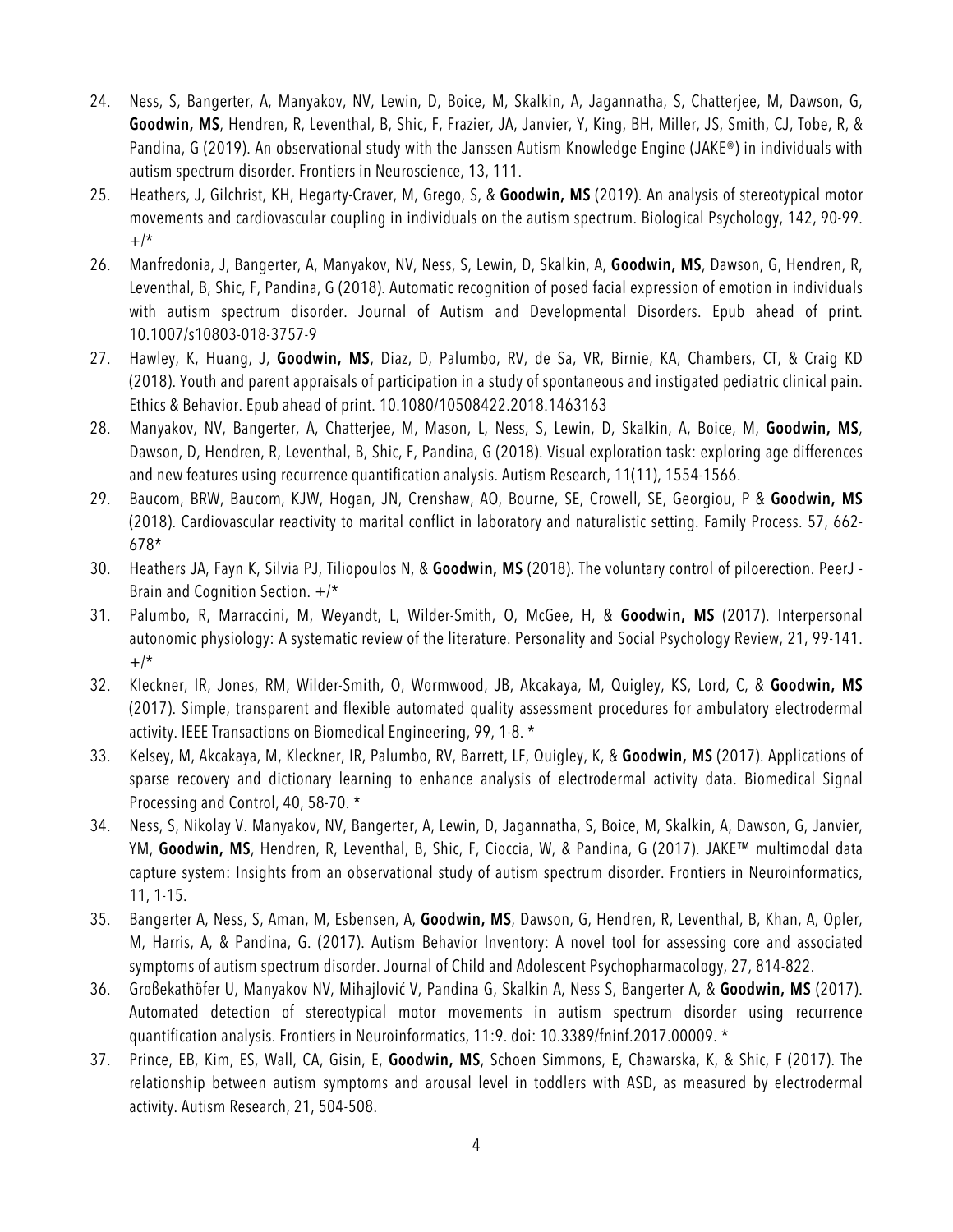- 38. Chin, I, **Goodwin, MS**, Vosoughi, S, Roy, D & Naigles, L (2017). Dense home-based recordings reveal typical and atypical development of tense-aspect in a child with delayed language development. Journal of Child Language, 6,  $1-34. +$
- 39. Bone, D, Bishop, S, Black, M, **Goodwin, MS**, Lord, C, & Narayanan, S (2016). Use of machine learning to improve autism screening and diagnostic instruments: Effectiveness, efficiency, and multi-instrument fusion. Journal of Child Psychology and Psychiatry, 57, 927-937.
- 40. Shic, F. & **Goodwin, MS** (2015). Introduction to technologies in the daily lives of individuals with autism. Journal of Autism and Developmental Disorders, 45, 3773-6. \*
- 41. Shic, F, Smith, D, Horsburgh, B, Hollander, E, Rehg, JM, & **Goodwin, MS** (2015). Catalysts for change: The role of small business funders in the creation and dissemination of innovation. Journal of Autism and Developmental Disorders, 45, 3900-4. \*
- 42. Sikka, K, Ahmed, A, Diaz, D, **Goodwin, MS**, Craig, KD, Bartlett, MS, & Huang, JS (2015). Automated assessment of children's post-operative pain using computer vision. Pediatrics, 136, 1-8.
- 43. Bone, D, **Goodwin, MS**, Black, M, Lee, C, Audhkhasi, K, & Narayanan, S (2015). Applying machine learning to facilitate autism diagnostics: Pitfalls and promises. Journal of Autism and Developmental Disorders, 45, 1121-36.
- 44. Lydon, S, Healy, O, Reed, P, Hughes, B, & **Goodwin, MS** (2014). A systematic review of physiological reactivity to stimuli in autism. Developmental Neurorehabilitation, 1-21. \*
- 45. Woodard, CR, **Goodwin, MS**, Zelazo, PR, Aube, D, Scrimgeour, M, Ostholthoff, T, & Brickley, M (2012). A comparison of autonomic, behavioral, and parent-report measures of sensory sensitivity in young children with autism. Research in Autism Spectrum Disorders, 6, 1234-1246.
- 46. Chen, GM, Yoder, KJ, Ganzel, BL, **Goodwin, MS**, & Belmonte, MK (2012). Harnessing repetitive behaviours to engage attention and learning in a novel therapy for autism: An exploratory analysis. Frontiers in Educational Psychology, 3, 1-16.
- 47. Albinali, F, **Goodwin, MS**, & Intille, SS (2012). Detecting stereotypical motor movements in the classroom using accelerometry and pattern recognition algorithms. Pervasive and Mobile Computing, 8, 103-114.
- 48. Oberleitner, R, Reischl, U, Lacy, T, **Goodwin, MS**, & Spitalnick, JS (2011). Emerging use of behavior imaging for autism and beyond. Future Visions on Biomedicine and Bioinformatics, 1, 93-104.
- 49. **Goodwin, MS**, Intille, SS, Albinali, & Velicer, WF (2011). Automated detection of stereotypical motor movements. Journal of Autism and Developmental Disorders, 41, 770-782. \*
- 50. Bolte, S, Golan, O, **Goodwin, MS**, & Zwaigenbaum, L (2010). What can innovative technologies do for autism spectrum disorders? Autism, 14, 155-159.
- 51. Fletcher, RR, Dobson, K, **Goodwin, MS**, Eydgahi, H, Wilder-Smith, O, Fernholz, D, Kuboyama, Y, Hedman, EB, Poh, M, & Picard, RW (2010). iCalm: Wearable sensor and network architecture for wirelessly communicating and logging autonomic activity. IEEE Transactions on Information Technology in Biomedicine, 14, 215-223.
- 52. Stroud, LR, Paster, RL, **Goodwin, MS**, Shenassa, E, Buka, S, Niaura, R, Rosenblith, JF, & Lipsitt, LP (2009). Maternal smoking during pregnancy and neonatal behavior: A large-scale community study. Pediatrics, 123, 842-848.
- 53. Aloia, MS, **Goodwin, MS**, Velicer, WF, Arnedt, JT, Zimmerman, M, Skrekas, J, Harris, S, & Millman, RP (2008). Time series analysis of treatment adherence patterns in individuals with obstructive sleep apnea. Annals of Behavioral Medicine, 36, 44-53.
- 54. **Goodwin, MS** (2008). Enhancing and accelerating the pace of autism research and treatment: The promise of developing innovative technology. Focus on Autism and Other Developmental Disabilities, 23, 125-128. \*
- 55. Höppner BB, **Goodwin, MS**, Velicer, WF, Mooney, ME, & Hatsukami, DK (2008). Detecting longitudinal patterns of daily smoking following drastic cigarette reduction. Addictive Behavior, 33, 623-639.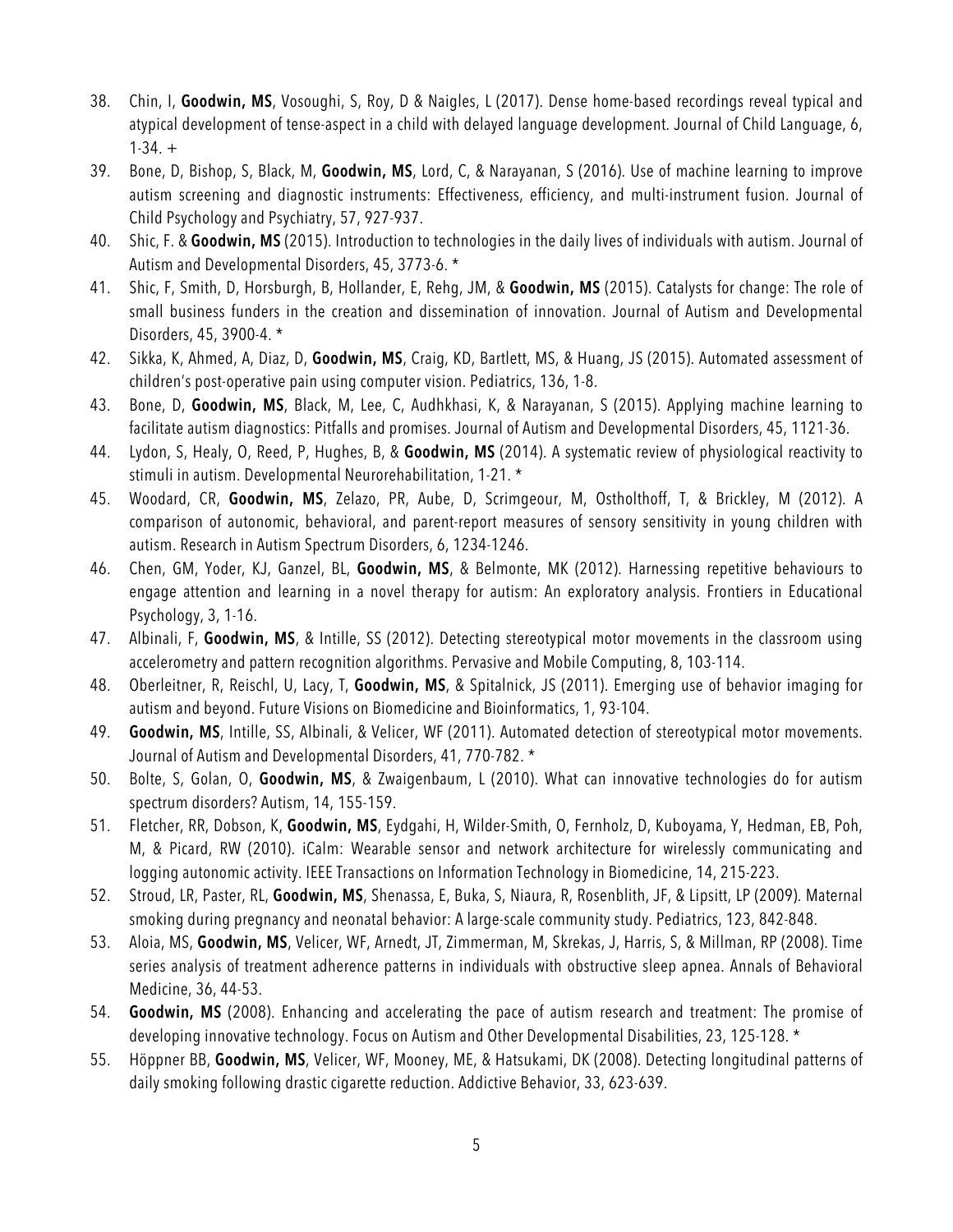- 56. **Goodwin, MS**, Velicer, WF, & Intille, SS (2008). Telemetric monitoring in the behavior sciences. Behavioral Research Methods, 40, 328-341. \*
- 57. Höppner BB, **Goodwin, MS**, Velicer, WF (2008). An applied example of pooled time series analysis: Cardiovascular reactivity to stressors in children with autism. Multivariate Behavioral Research, 42, 707-727.
- 58. **Goodwin, MS**, Groden, J, Velicer, WF, & Diller, A (2007). Brief report: Validating the stress survey schedule for persons with autism and other developmental disabilities. Focus on Autism and Other Developmental Disabilities, 22, 183-189. \*
- 59. Woodard, C, Groden, J, **Goodwin, MS**, & Bodfish, J (2007). A placebo double-blind study of dextromethorphan for problematic behaviors in children with autism. Autism, 11, 29-41.
- 60. **Goodwin, MS**, Groden, J, Velicer, WF, Lipsitt, LP, Baron, MG, Hofmann, SG, & Groden, G (2006). Cardiovascular arousal in individuals with autism. Focus on Autism and Other Developmental Disabilities, 21, 100-123. \*
- 61. Groden, J, **Goodwin, MS**, Lipsitt, LP, Hofmann, SG, Baron, MG, Groden, G, Velicer, WF, Plummer, B (2005). Assessing cardiovascular responses to stressors in individuals with autism spectrum disorders. Focus on Autism and Other Developmental Disorder, 20, 244-252.
- 62. Woodard, C, Groden, J, **Goodwin, MS**, Shanower, C, & Bianco, A (2005). The treatment of the behavioral sequelae of autism with dextromethorphan: A case report. Journal of Autism and Developmental Disorders, 35, 515-518.
- 63. Friend, K, **Goodwin, MS**, & Lipsitt, LP (2004). Alcohol use and sudden infant death syndrome. Developmental Review, 24, 235-251.

#### *Refereed Scientific Conference Papers*

- 64. Imbiriba, T, Cumpanasoiu, DC, Heathers, J, Ioannidis, S, Erdogmus, D, & **Goodwin, MS** (2020). Biosensor prediction of aggression in youth with autism using kernel-based methods. In Proceedings of the 13th ACM International Conference on PErvasive Technologies Related to Assistive Environments (PETRA),1-6. \*/+
- 65. **Goodwin, MS**, Ozdenizci, O, Tian, P, Cumpanasoiu, C, Guo, A, Stedman, A, Peura, C, Mazefsky, C, Siegel, M, Erdogmus, D, & Ioannidis, I (2018). Predicting proximal aggression onset in minimally-verbal youth with autism spectrum disorder using preceding physiological signals. In Proceedings of PervasiveHealth '18, 12th EAI International Conference on Pervasive Computing Technologies for Healthcare, May 21-24, 2018, ACM, New York, NY, USA. \*
- 66. Ozdenizci, O Cumpanasoiu, C, Mazefsky, C, Siegel, M, Erdogmus, D, Ioannidis, I, & **Goodwin, MS** (2018). Timeseries prediction of proximal aggression onset in minimally-verbal youth with autism spectrum disorder using physiological biosignals. In Proceedings of Engineering in Medicine and Biology Society (EMBC), 2018, 40th Annual Conference of the IEEE, July 17-21, Honolulu, HI, USA. \*/+
- 67. Kelsey, M, Akcakaya, M, Palumbo, R, Urbaneja, A, Huang, J, Kleckner, I, Feldman Barrett, L, Quigley, K, & **Goodwin, MS** (2017). Artifact detection in electrodermal activity using sparse recovery. In Proceedings of SPIE Commercial Scientific Sensing and Imaging, 2017. \*
- 68. Ahmed, A & **Goodwin, MS** (2017). Automated detection of facial expressions during computer-assisted instruction in individuals on the autism spectrum. In Proceedings of CHI 2017.  $+/*$
- 69. Malia, K, Dallal, A, Eldeeb, S, Akcakaya, M, Gerard, C, Kleckner, I, Quigley, K, & **Goodwin, MS** (2016). Dictionary learning and sparse recovery for EDA analysis and classification. In Proceedings of SPIE International Society for Optics and Photonics. \*
- 70. Jeong, S, Logan, D, **Goodwin, MS**, Graca, S, O'Connell, B, Goodenough, H, Anderson, L, Stenquist, N, Fitzpatrick, K, Zisook, M, Plummer, L, Breazeal, C, & Weinstock, P (2015). A social robot to mitigate stress, anxiety, and pain in hospital pediatric care. In Proceedings of the 10th ACM/IEEE International Conference on Human-Robot Interaction.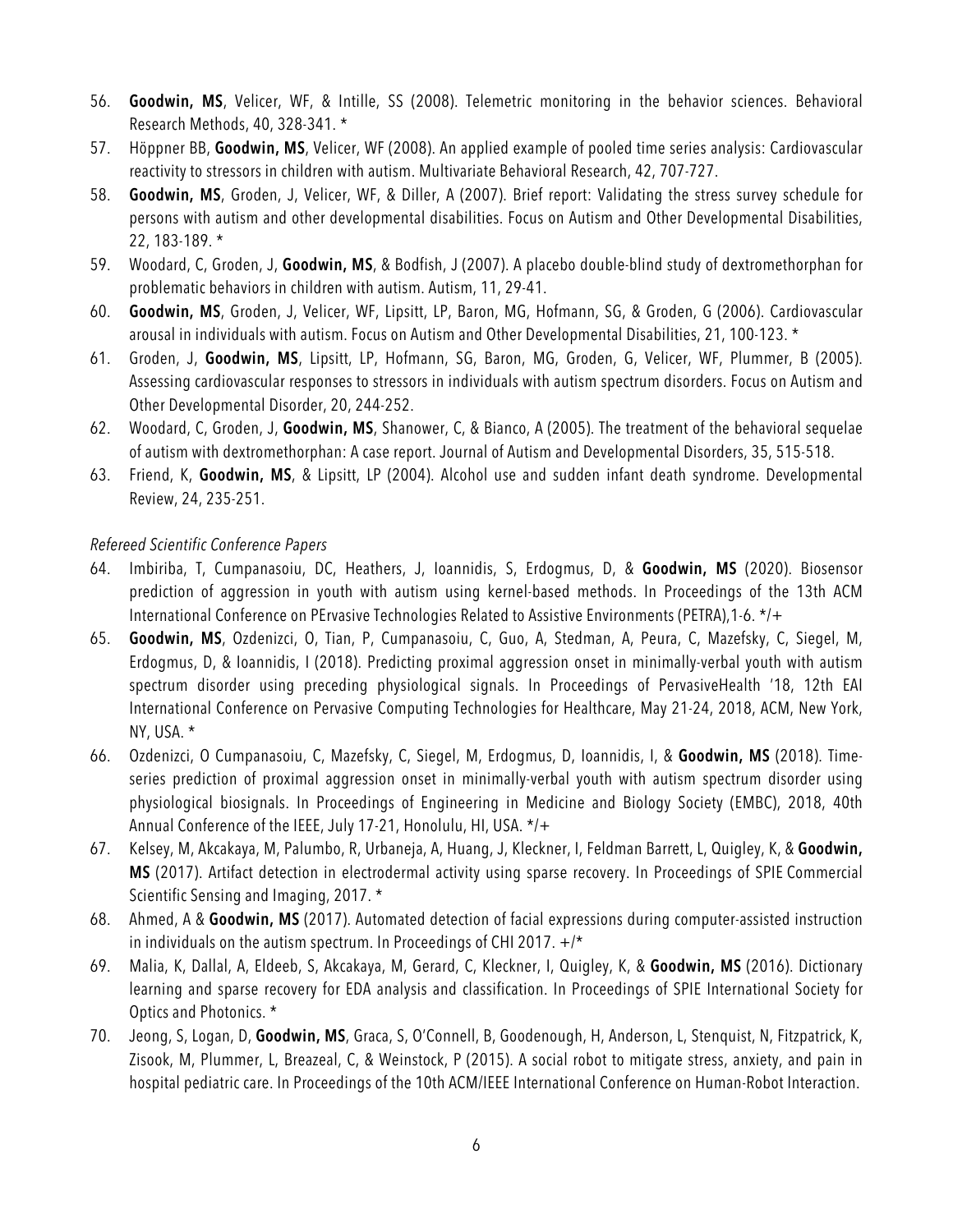- 71. Ciptadi, A, **Goodwin, MS**, & Rehg, JM (2014). Movement pattern histogram for action recognition and retrieval. In Proceedings of the European Conference on Computer Vision 2014 (EECV 2014).
- 72. **Goodwin, MS**, Haghighi, M, Tang, Q, Akcakaya, M, Erdogmus, D, & Intille, S (2014). Moving towards a real-time system for automatically recognizing stereotypical motor movements in individuals on the autism spectrum using wireless accelerometry. In Proceedings of the 2014 Pervasive and Ubiquitous Computing (Ubicomp 2014). \*
- 73. Chaspari, T, **Goodwin, MS**, Wilder-Smith, O, Gulsrud, A, Mucchetti, C, Kasari, C, & Narayanan, S (2014). A nonhomogeneous poisson process model of skin conductance responses integrated with observed regulatory behaviors for autism intervention. In Proceedings of the 39th International Conference on Acoustics, Speech and Signal Processing.
- 74. Zisook, M, Hernandez, J, **Goodwin, MS**, & Picard, RW (2013). Enabling visual exploration of long-term physiological data. In Proceedings of the IEEE Conference on Visual Analytics Science and Technology. +
- 75. Vosoughi, S, **Goodwin, MS**, Washabaugh, B, & Roy, D (2012). Speechome recorder for the study of child language development and disorders. In Proceedings of the ACM International Conference on Multimodal Interaction.
- 76. Sano, A, Hernandez, J, Deprey, J, Eckhardt, M, Picard, RW, & **Goodwin, MS** (2012). Multimodal annotation tool for challenging behaviors in people with autism spectrum disorders. In Proceedings of the 14th ACM International Conference on Ubiquitous Computing. \*
- 77. Fletcher, R, Amemori, K, **Goodwin, MS**, & Graybiel, A (2012). A wearable wireless sensor platform for studying autonomic activity and social behavior in non-human primates. In Proceedings of the International Conference of the IEEE Engineering in Medicine & Biology Society.
- 78. Hedman, E, Miller, L, Schoen, S, Nielsen, D, **Goodwin, MS**, & Picard, RW (2012). Measuring autonomic arousal during therapy. In Proceedings of the International Design and Emotion Conference.
- 79. Madsen, M, El-Kaliouby, R, Eckhardt, M, **Goodwin, MS**, Hoque, ME, Picard, RW (2009). Interactive social emotional toolkit (iSET). In Proceedings of the International Conference on Affective Computing & Intelligent Interaction.
- 80. Albinali, F, **Goodwin, MS**, & Intille, SS (2009). Recognizing stereotypical motor movements in the laboratory and classroom: A case study with children on the autism spectrum. In Proceedings of the 11th International Conference on Ubiquitous Computing, New York: ACM Press. Best Paper award.
- 81. Hedman, E, Wilder-Smith, O, **Goodwin, MS**, Poh, M, Fletcher, R, Picard, RW (2009). iCalm: Measuring electrodermal activity in almost any setting. In Proceedings of the International Conference on Affective Computing & Intelligent Interaction.
- 82. Hoque, ME, Lane, JK, El-Kaliouby, R, **Goodwin, MS**, Picard, RW (2009). Exploring speech therapy games with children on the autism spectrum. In Proceedings of the 10th Annual Conference of the International Speech Communication Association.
- 83. Madsen, M, El Kaliouby, R, Eckhardt, M, Hoque, M, **Goodwin, MS**, & Picard, RW (2009). Lessons from participatory design with adolescents on the autism spectrum. In Proceedings of the 27th International Conference on Human factors in Computing Systems.
- 84. Masden, M, El-Kaliouby, R, **Goodwin, MS**, Picard, RW (2008). Technology for just-In-time in-situ learning of facial affect for persons with autism spectrum disorder. In Proceedings of the 10th ACM Conference on Computers and accessibility.
- 85. **Goodwin, MS**, Intille, SS, Velicer, WF, & Groden, J (2008). Sensor-enabled detection of stereotypical motor movements in persons with autism spectrum disorder. In Proceedings of the 7th International Conference on Interaction Design & Children. \*
- 86. El-Kaliouby, R & **Goodwin, MS** (2008). iSET: interactive social-emotional toolkit for autism spectrum disorder. In Proceedings of the 7th International Conference on Interaction Design & Children. \*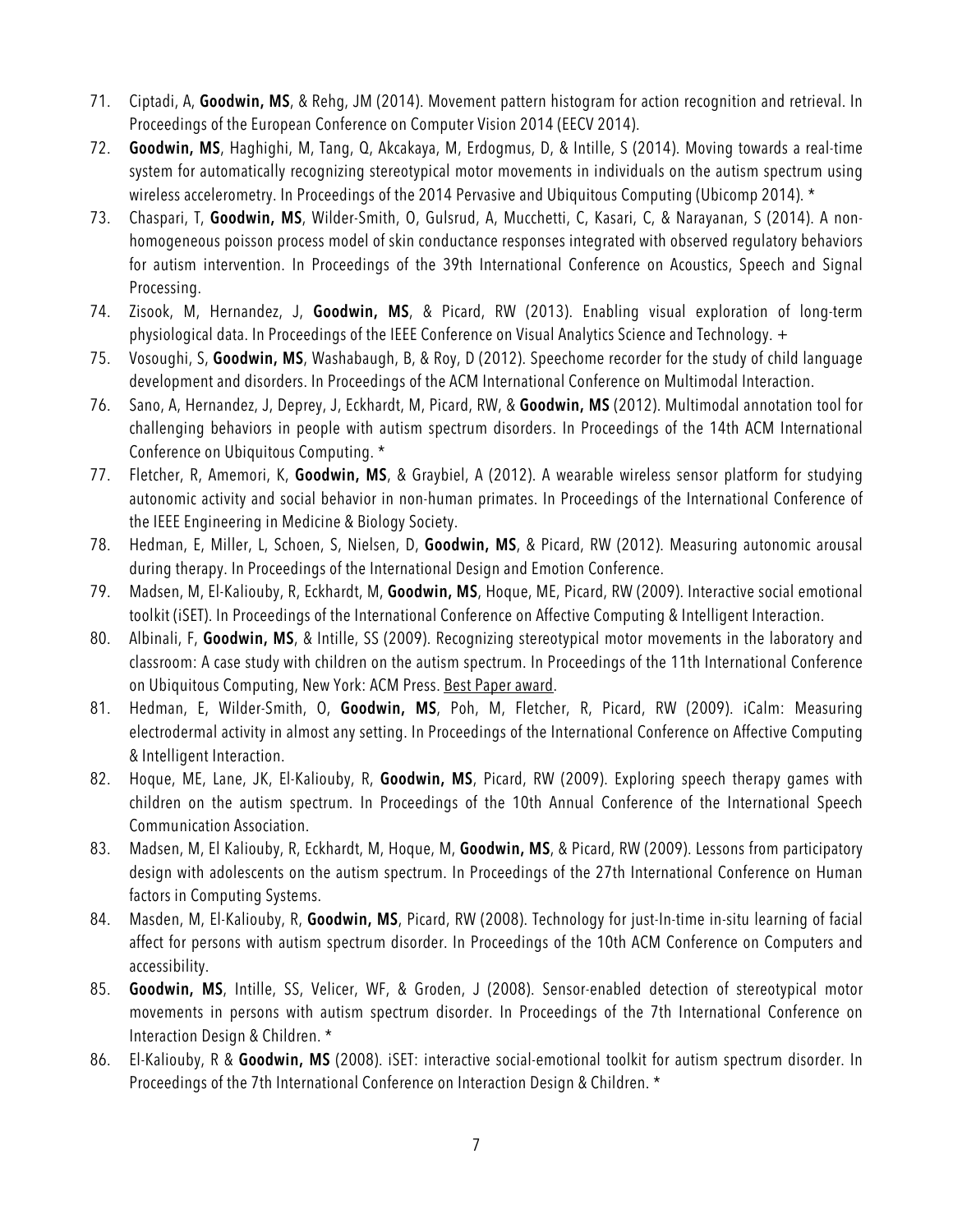### Refereed Scientific Conference Workshop Papers

- 87. Xiaojing, X, Craig, K, Damaris, D, **Goodwin, MS**, Murat, A, Susam, BT, Huang, J, & de Sa, V (2018). Automated pain detection in facial videos of children using human-assisted transfer learning. In Proceedings of AIH18: Joint Workshop on AI in Health, July 13, Stockholm, Sweden.
- 88. Xiaojing, X, Susam, BT, Nezamfar, H, Craig, K, Diaz, D, Huang, J, **Goodwin, MS**, Akcakaya, M, & de Sa, V (2018). Automated pain detection in children using facial and electrodermal activity. In Proceedings of AIH18: Joint Workshop on AI in Health, July 13, Stockholm, Sweden.
- 89. Jeong, S, Logan, D, **Goodwin, MS**, Graca, S, O'Connell, B, Anderson, L, Goodenough, H, Stenquist, N, Fitzpatrick, K, Ahmed, A, Smith-Freedman, D, Jamieson, K, Breazeal, C, Weinstock, P (2015). Challenges conducting child-robot interaction research in a pediatric inpatient care context. The First Workshop on Evaluating Child-Robot Interaction held in conjunction with the 7th International Conference on Social Robotics.
- 90. Lee, CH, Morris, R, **Goodwin, MS**, Picard, RW (2008). Lessons Learned from a pilot study quantifying face contact and skin conductance in teens with asperger syndrome. Work-In-Progress in CHI 2008.

#### Refereed Published Abstracts

- 91. **Goodwin, MS**, Kleckner, I, Akcakaya, M, Wormwood, J, Jones, R, Feldman Barrett, L, & Quigley, K (2019). Developing novel analytics to overcome challenges with ambulatory recordings of electrodermal activity. Psychophysiology, 56, S20-S20. \*
- 92. **Goodwin, MS**, Mathewson, K, & Desteno, D (2019). Ambulatory cardiorespiratory reactivity to environmental stressors in severely affected youth with autism spectrum disorder. Psychophysiology, 56, S20-S20. \*
- 93. Cumpanasoiu, C, Mazefsky, C, Stedman, A, Peura, C, Tian, P, Guo, Y, Ioannidis, S, Erdogmus, D, Siegel, M, & **Goodwin, MS** (2017). Physiological biomarkers for prediction of imminent aggression in minimally verbal children with autism spectrum disorder. Journal of the American Academy of Child & Adolescent Psychiatry, 56, S256-257.  $*$ /+
- 94. Ness, S, Manyakov, NV, Bangerter, A, Lewin, D, Jagannatha, S, Boice, M, Skalkin, A, Dawson, G, **Goodwin, MS**, Hendren, RL, Leventhal, BL, Shic, F, Cioccia, W, & Pandina, GJ (2017). The Janssen Autism Knowledge Engine (Jake™): A set of tools and technologies to assess potential biomarkers for autism spectrum disorders. Journal of the American Academy of Child & Adolescent Psychiatry, 55, S110.
- 95. Pandina, G, Manyakov, NV, Bangerter, A, Lewin, D, Jagannatha, S, Boice, B, Skalkin, A, Dawson, G, **Goodwin, MS**, Hendren, R, Leventhal, B, Shic, F, & Ness, S. (2017). Prospective, observational cohort study of JAKE®, an autism knowledge engine: correlation of behavior ratings with eye tracking. Journal of the American Academy of Child & Adolescent Psychiatry, 56, S263 - S264.
- 96. Jagannatha, S, Sargsyan, D, Manyakov, NV, Skalkin, A, Bangerter, A, Ness, S, Lewin, D, Dawson, D, Shic, F, **Goodwin, MS**, Hendren, R, Leventhal, BL, & Pandina, G (2017). Building predictive models for autism spectrum disorder based on biosensor data. Journal of the American Academy of Child & Adolescent Psychiatry, 56, S213.
- 97. **Goodwin, MS** (2016). Emerging technologies for multimodal assessment of autism spectrum disorder in laboratory and naturalistic settings: utility for biobehavioral phenotyping. Journal of the American Academy of Child & Adolescent Psychiatry, 55 S333 - S334. \*
- 98. **Goodwin, MS** (2016). Laboratory and home-based assessment of electrodermal activity in individuals with autism spectrum disorders. Journal of the American Academy of Child & Adolescent Psychiatry, 55, S301-S302. \*
- 99. Ness, S, Fai Ho, K, Aman, MG, Esbensen, A, **Goodwin, MS**, Dawson, G, Hendren, RL, Leventhal, BL, Opler, M, & Pandina, GJ (2016). The Autism Behavior Inventory: A novel tool for assessing change in core and associated symptoms of autism spectrum disorder. Journal of the American Academy of Child & Adolescent Psychiatry, 55, S109.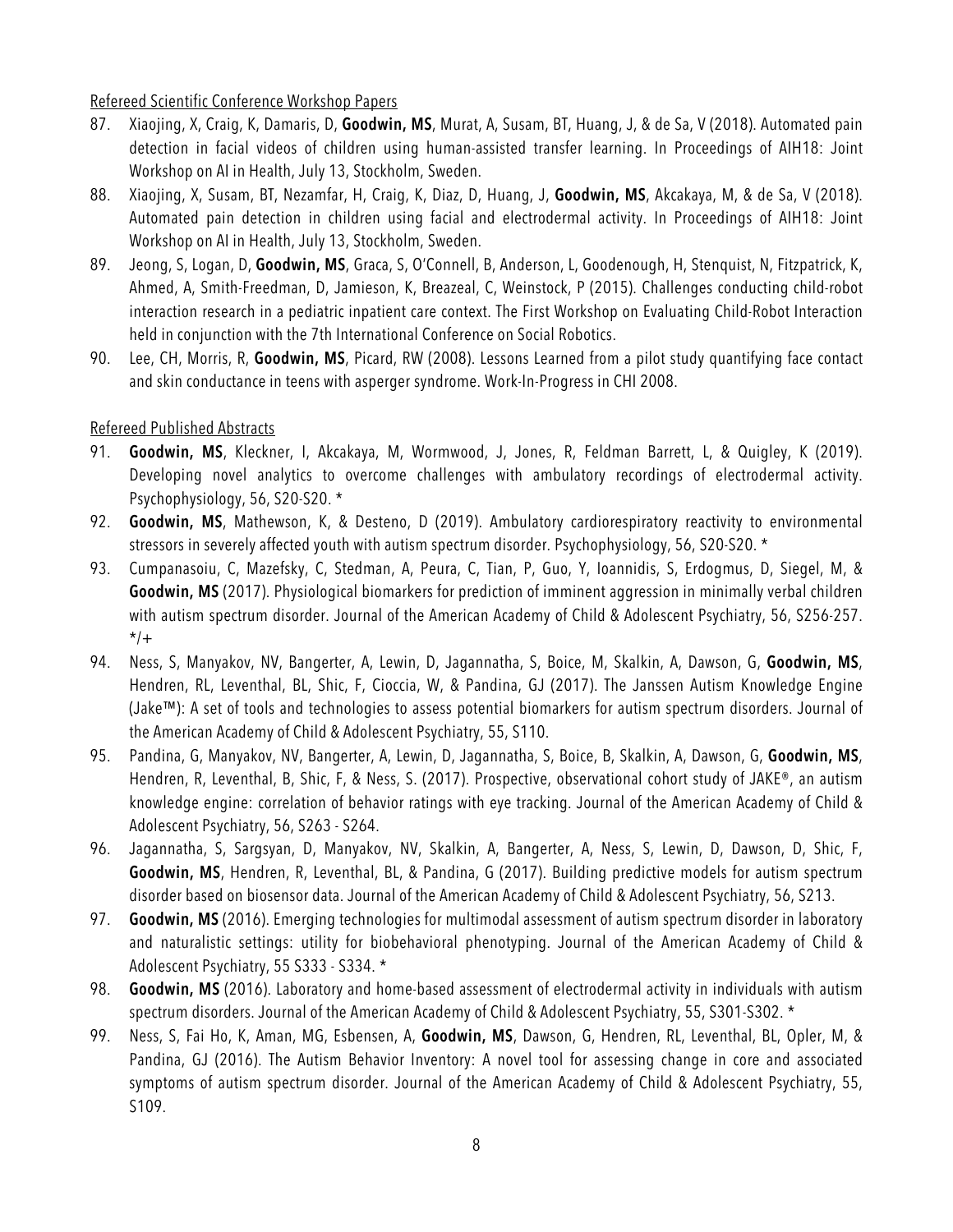- 100. Huang, J, Craig, K, Diaz, D, Sikka, K, Ahmed, A, Terrones, A, Littlewort, J, **Goodwin, MS**, Bartlett, M (2014). Automated facial expression analysis can detect clinical pain in youth in the post-operative setting. Journal of Pain, 15(4) Supplement p. S3.
- 101. DiCorcia, JA, **Goodwin, MS**, Hedman, EB, Snidman, N (2012). A comparison of two measurement technologies to collect electrodermal activity in infants. Psychophysiology, 49, S107-S107.
- 102. Palumbo, R, Liu, S, **Goodwin, MS**, Velicer, WF, & Molenaar, PCM (2012). An idiographic approach to interpersonal physiological research. In Proceedings of the International Journal of Behavioral Medicine, 19 (Suppl 1), S222. +
- 103. Velicer, WF, Hoeppner, BB, **Goodwin, MS**, Mooney, ME, Dorothy K. Hatsukami, DK (2006). Longitudinal patterns of smoking for participants in a nicotine harm reduction intervention. In Proceedings of the International Journal of Behavioral Medicine, 13(S1).
- 104. Höppner, BB, **Goodwin, MS**, Velicer, WF, Mooney, ME, & Hatsukami, DK (2006). Identifying longitudinal patterns of daily smoking in a nicotine harm reduction intervention. In Proceedings of the Annals of Behavioral Medicine, 31(S149).

#### Scientific Books

### *Author*

- 105. Kientz, J, Hayes, G, **Goodwin, MS**, Gelsomini, M, & Abowd, G (2020). Interactive Technologies and Autism, Second Edition. Synthesis Lectures on Assistive, Rehabilitative, and Health-Preserving Technologies. Morgan & Claypool.
- 106. Kientz, J, **Goodwin, MS**, Hayes, G, & Abowd, G (2013). Interactive Technologies for Autism. Synthesis Lectures on Assistive, Rehabilitative, and Health-Preserving Technologies. Morgan & Claypool.

#### *Editor*

107. Boser, K, **Goodwin, MS**, & Wayland, S (Eds.) (2013). Technology Tools for Students with Autism: Innovations that Enhance Independence and Learning. Brookes.

### *Scientific Book Chapters*

- 108. Miller, LJ, **Goodwin, MS**, & Sullivan, J (2015). The role of sensory processing challenges in autism spectrum disorders. In S. Edelson (Ed.) Bernard Rimland's Infantile Autism: The book that changed autism. (pp. 149-155) Jessica Kingsley, London.
- 109. Levine, T, Conradt, E, **Goodwin, MS**, & Sheinkopf, S, & Lester, B (2014). Psychophysiologic arousal to social stress in autism spectrum disorders. In VB Patel, VR Preedy, & C Martin (Eds.) Comprehensive Guide to Autism. Vol. 3. (pp. 1177-1194). Springer.
- 110. **Goodwin, MS** (2012). Passive telemetric monitoring: Novel methods for real-world behavioral assessment. In M. Mehl & T. Conner (Eds.) Handbook of Research Methods for Studying Daily Life. (pp. 251-266). Guilford. \*
- 111. Cohen, IL, Yoo, HY, **Goodwin, MS**, Moskowitz (2011). Assessing challenging behaviors in autism spectrum disorders: Prevalence, rating scales, and autonomic indicators. In J. Matson & P. Sturmey (Eds.) International Handbook of Autism and Pervasive Developmental Disorders. (pp. 247-270). Springer.
- 112. Velicer, WF, Höppner BB, & **Goodwin, MS** (2010). Time series studies. In NJ Salkind, (Ed), Encyclopedia of Research Design. Thousand Oaks, CA: Sage Publications. \*
- 113. Walls, TA, Höppner BB, & **Goodwin, MS** (2007). Statistical issues in intensive longitudinal data analysis. In A. Stone, S. Shiffman, A. Atienza, L. Nebelling (Eds.) The Science of Real-time Data Capture. (pp. 338-360). New York: Oxford University Press. \*
- 114. Baron, MG, Lipsitt, LP, & **Goodwin, MS** (2006). Scientific foundations for research and practice. In Baron, Groden, Groden, & Lipsitt (Eds.) Stress and Coping in Autism. (pp. 53-92). New York: Oxford University Press. \*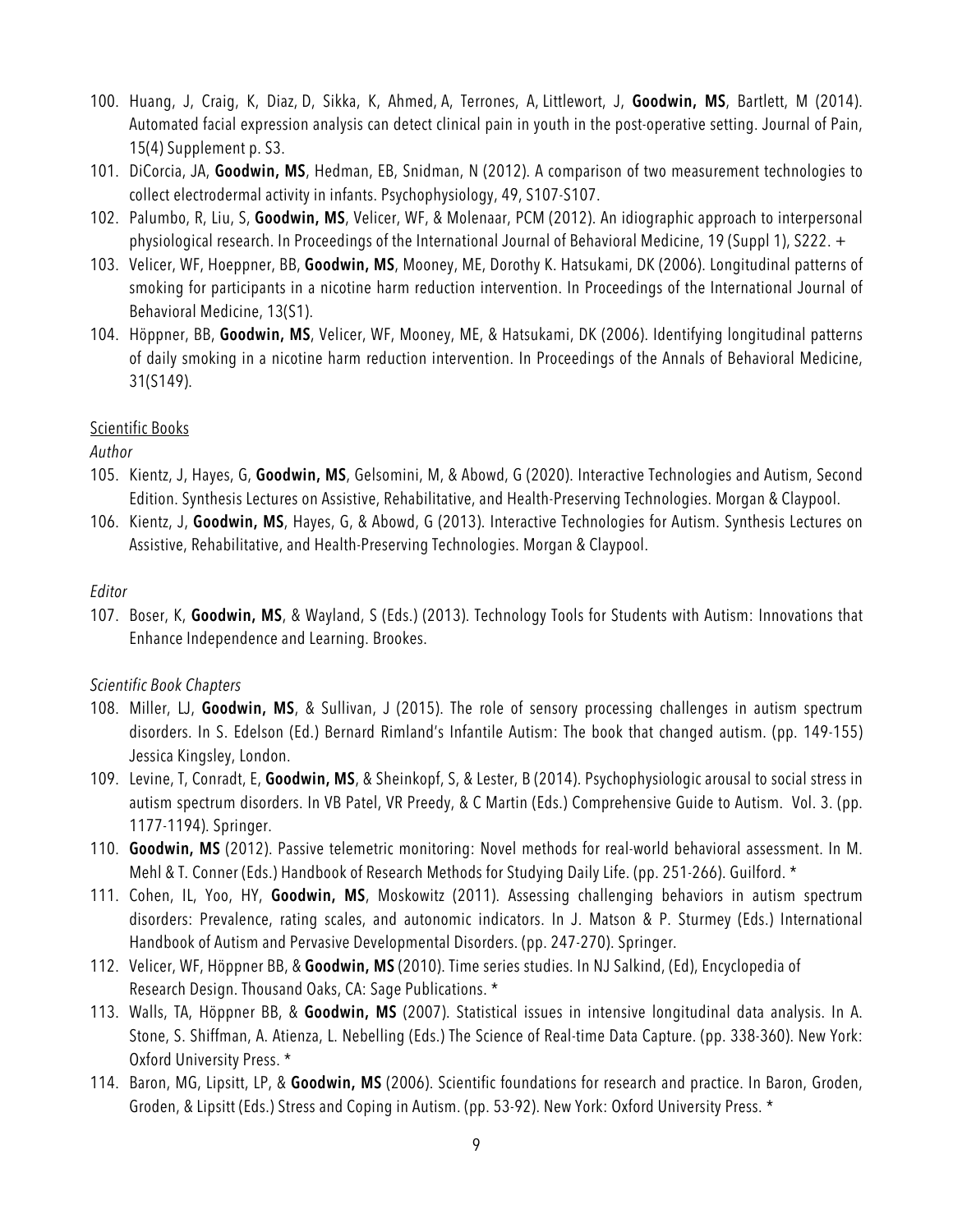Conference Presentations (listing only since joining Northeastern in Fall 2011, out of 250+ total)

**Goodwin, MS**. Developing Innovative Technologies to Enhance Research and Practice in Individuals on the Autism Spectrum: A Computational Behavioral Science Approach. Presentation given 50+ times, exemplary venues include:

- o **Invited**. NINDS Nonprofit Forum, Bethesda, MD, Sep 8, 2016.
- o **Plenary**. National Autistic Society Conference on Autism & Technology, London, UK, Feb 2, 2016.
- o **Keynote**. Autech 2015, Manchester, UK, Oct 1, 2015.
- o **Keynote**. 48th Annual Gatlinburg Conference, New Orleans, LA, Apr 1-3, 2015.
- o **Keynote**. 21st Annual Princeton Lecture Series, Princeton, NJ, Mar 20, 2015.
- o **Invited**. NSF Workshop on Computationally Intensive Modeling of Social Interaction, Tucson, AZ, Nov 6-7, 2014.
- o **Keynote**. 2nd Annual Innovative Technology for Autism Spectrum Disorders (ITASD), Intsitut Pasteur, Paris, France, Oct 3-4, 2014.
- o **Plenary**. Cognitive Development Society, Memphis, TN, Oct 17, 2013.

#### *International*

- 1. Northrup, J, **Goodwin, MS**, Chen, Q, Peura, C, Siegel, M, Mazefsky, C (2021). Mapping the Time Course of Emotion Dysregulation and Challenging Behaviors in Psychiatrically Hospitalized Youth with Autism Spectrum Disorder. Oral presentation in panel on *Diagnostic, Behavioral, Sensory, and Intellectual Screening and Assessment* at the International Society for Autism Research, Virtual, May 3-7. +
- 2. Cumpanasoiu, D, Northrup, J, Peura, C, Vezzoli, J, Montrenes, J, Golt, J, Lopez-Pintado, S, Quigley, K, Siegel, M, Mazefsky, C, **Goodwin, MS** (2021). Assessing Affect and Physiological Responses in a Psychiatric Inpatient Sample of Individuals with Autism Spectrum Disorder. Poster presentation at the International Society for Autism Research, Virtual, May 3-7.  $+/*$
- 3. Taylor, B, Peura, C, Cumpanasoiu, D, Pedersen, K, Makefsky, C, **Goodwin, MS**, Siegel, M (2021). Desensitizing Hospitalized Children with Autism to a Wearable Biosensor Device. Poster presentation at the International Society for Autism Research, Virtual, May 3-7. +/\*
- 4. **Goodwin, MS** (2021). Predicting Challenging Behavior in Individuals with Autism using Wearable Biosensors and Machine Learning Classifiers. Invited address at the 14th NIH Matilda White Riley Behavioral and Social Sciences Honors, Virtual, May 5.
- 5. **Goodwin, MS**, Mathewson, K, Heathers, J, DeSteno, DA (2020). Cardiorespiratory Reactivity to Environmental Stressors in Severely Affected Youth with Autism Spectrum Disorder. Poster presentation at the Gatlinburg Conference, San Diego, CA, Conference, International, Accepted, 2020.
- 6. **Goodwin, MS**, Imbiriba, T, Cumpanasoiu, C, Heathers, J, et al (2020). Improving Biosensor Prediction of Aggression in Youth with Autism Using Support Vector Machines. Poster presented at the International Society for Autism Research, Seattle, WA, May 6-9.
- 7. Vernetti, A, Shic, F, Macari, S, **Goodwin, MS**, Chawarska, K (2020). Fear-Induced Arousal in Toddlers with Autism Spectrum Disorder Depends on the Social Nature of the Situation. Poster presentation at the International Society for Autism Research, Seattle, WA, May 6-9.
- 8. Nuske, H, Pennington, JW, **Goodwin, MS**, Sultanik, E, Mandell, D (2020). A m-Health Platform for Teachers of Children with Autism to Support Emotion Regulation. Poster presentation at the International Society for Autism Research, Seattle, WA, May 6-9. +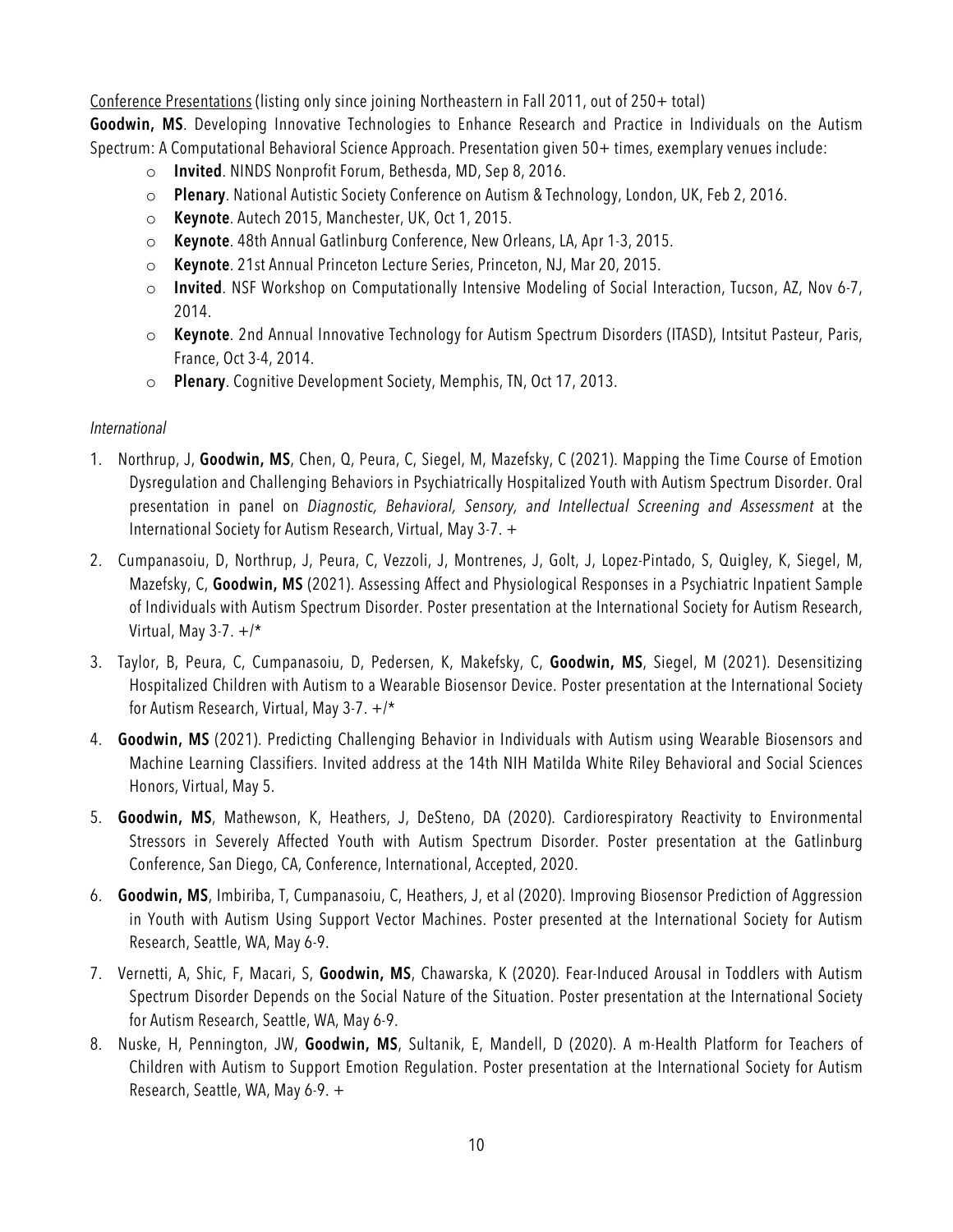- 9. **Goodwin, MS**, Kleckner, I, Akcakaya, M, Worwood, J, Jones, R, Feldman Barrett, L, & Quigley, K (2019). Developing Novel Analytics to Overcome Challenges with Ambulatory Recordings of Electrodermal Activity. Oral presentation at the Society for Psychophysiological Research, Washington, D.C., Sep 25-29. \*
- 10. Vernetti, A, Powell, N, Ramsey, CD, Villarreal, K, Kane-Grade, FE, Neiderman, H, Joseph, K, Gershman, CD, Nutor, C, Yhang, E, Fontenelle, S, Powell, KK, Tsang, T, Shic, F, **Goodwin, MS**, Macari, S, & Chawarska, K (2019). Atypical Physiological Responses to Emotion-Eliciting Challenges in Preschoolers with ASD. Poster presented at the International Society for Autism Research (INSAR) 2019 Annual Meeting, Montreal, Canada, May 1-4.
- 11. **Goodwin, MS**, Heathers, J, Hegarty Craver, M, Gilchrist, KH, & Grego, S (2019). Automated Detection and Characterization of Stereotypical Motor Movements and Their Relation to Cardiovascular Arousal. Oral presentation in panel session Innovative Uses of Technology for Autism Screening, Outcome Monitoring, and Treatment, International Society for Autism Research (INSAR) 2019 Annual Meeting, Montreal, Canada, May 1-4. \*
- 12. Zervogianni, V, Fletcher-Watson, S, Herrera, G, **Goodwin, MS**, Pérez-Fuster, P, Brosnan, M, & Grynszpan, O (2019). How to Select Technologies for Autistic Users: A Co-Developed Evidence-Based Framework. Poster presented at the International Society for Autism Research (INSAR) 2019 Annual Meeting, Montreal, Canada, May 1-4.
- 13. Zervogianni, V, Fletcher-Watson, S, Herrera, G, **Goodwin, MS**, Pérez-Fuster, P, Triquell, E, Brosnan, M, & Grynszpan, O (2019). Systematic Review of Evidence-Based Practice and User-Centered Design for Technology-Based Interventions for the Autistic Community. Poster presented at the International Society for Autism Research (INSAR) 2019 Annual Meeting, Montreal, Canada, May 1-4.
- 14. Northrup, JB, Golt, J, Montrenes, J, Vezzoli, J, Cumpanasoiu, DC, Peura, C, Taylor, BJ, **Goodwin, MS**, Siegel, M, & Mazefsky, CA (2019). Topography and Correlates of Emotional Response in Psychiatrically Hospitalized Children and Adolescents with ASD. Poster presented at the International Society for Autism Research (INSAR) 2019 Annual Meeting, Montreal, Canada, May 1-4. +
- 15. Cumpanasoiu, DC, Heathers, J, Northrup, JB, Montrenes, J, Vezzoli, J, Peura, C, Taylor, BJ, Siegel, M, Mazefsky, CA, & **Goodwin, MS** (2019). Feasibility of Measuring Physiological Reactivity in More Severely Affected Youth with Autism in a Psychiatric Inpatient Setting. Poster presented at the International Society for Autism Research (INSAR) 2019 Annual Meeting, Montreal, Canada, May 1-4. \*/+
- 16. **Goodwin, MS** (2018). Advances in Affective Computing: Integrating Behavioral and Physiological Measures into Psychotherapy Research. Invited Master Methodology Address at the 34th Annual Meeting of the International Society for Traumatic Stress Studies, Washington, D.C., Nov 8-10. \*
- 17. Saunders Wilder, O, Sullivan, J, Johnson, KT, Palumbo, RV, Cumpanasiou, C, Picard, RW, & **Goodwin, MS** (2018). Dyadic Physiological Interdependence and Social Reciprocity in ASD. Poster presented at the International Society for Autism Research (INSAR) 2018 Annual Meeting, Rotterdam, Netherlands, May 9-12. \*/+
- 18. **Goodwin, MS**, Cumpanasoiu, C, Stedman, A, Peura, C, Ozdenizci, O, Tian, P, Guo, Y, Ioannidis, I, Erdogmus, D, Mazefsky, CS, & Siegel, M (2018). Predicting Aggression in Minimally-Verbal Youth with Autism Spectrum Disorder. Poster presented at the International Society for Autism Research (INSAR) 2018 Annual Meeting, Rotterdam, Netherlands, May 9-12. \*
- 19. Boccanfuso, L, Shic, F, Macari, S, DiNicola, L, Milgramm, A, Hilton, E, Kane-Grade, FE, Heymann, P, **Goodwin, MS**, Vernetti, A, & Chawarska, K (2018). Decreased Fear Response in Toddlers with ASD Is Linked with Attenuated Changes in Physiological Arousal. Paper presented in the panel session "How Does It Feel? Emotional Lives of Toddlers with ASD" at the International Society for Autism Research (INSAR) 2018 Annual Meeting, Rotterdam, Netherlands, May 9-12.
- 20. Tralie, C, **Goodwin, MS**, & Sapiro, G (2018). Automated Detection of Stereotypical Motor Movements in Children with Autism Spectrum Disorder Using Geometric Feature Fusion. Poster presented at the International Society for Autism Research (INSAR) 2018 Annual Meeting, Rotterdam, Netherlands, May 9-12.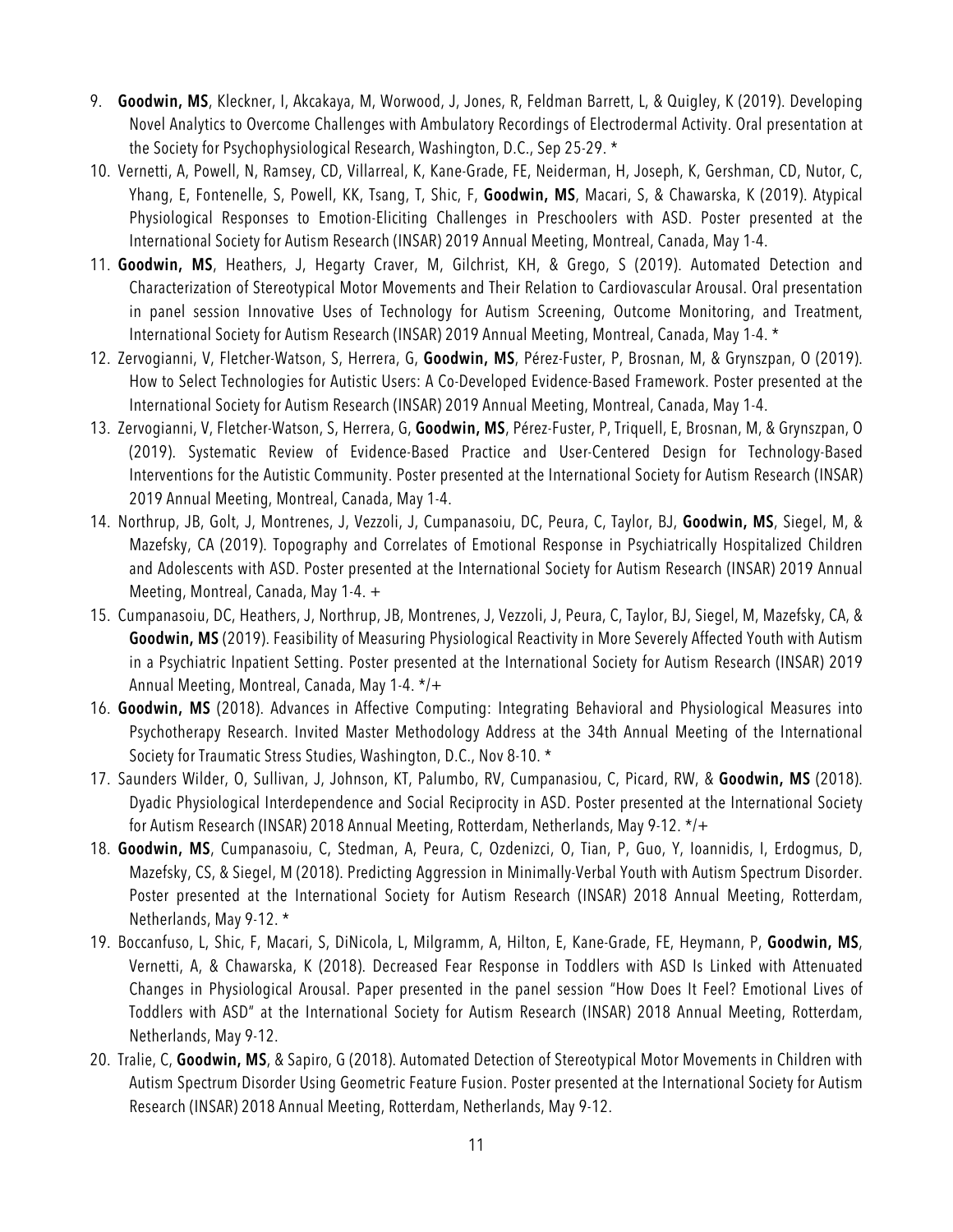- 21. Bangerter, A, Manyakov, NV, Lewin, D, Jagannatha, S Boice, M. Skalkin, A, Cioccia, W, Dawson, G. **Goodwin, MS**, Hendren, R, Leventhal, B, Shic, F, Pandina, G, & Ness, S (2017). Novel Approaches to Parent-Reporting of Behaviors in Autism Spectrum Disorder. Poster presented at the International Meeting for Autism Research, San Francisco, CA, May 10-13.
- 22. Pandina, G, Ness, S, Bangerter, A, Manyakov, NV, Lewin, D, Jagannatha, S, Boice, M, Skalkin, A, Cioccia, W, Dawson, G, **Goodwin, MS**, Hendren, R, Leventhal, B, & Shic, F (2017). Eye-Tracking Features as Diagnostic Markers of Autism Spectrum Disorder, Symptom Severity, and Change over Time. Poster presented at the International Meeting for Autism Research, San Francisco, CA, May 10-13.
- 23. Manyakov, NV, Pandina, G, Ness, S, Bangerter, A, Lewin, D, Jagannatha, S, Boice, M, Skalkin, A, Cioccia, W, **Goodwin, MS**, Hendren, R, Leventhal, B, Shic, F, & Dawson, G (2017). Identifying EEG Biomarkers as Potential Change Indicators in Autism Spectrum Disorder Clinical Studies. Poster presented at the International Meeting for Autism Research, San Francisco, CA, May 10-13.
- 24. **Goodwin, MS**, Ness, S, Bangerter, A, Manyakov, NV, Lewin, D, Jagannatha, S, Boice, M, Skalkin, A, Cioccia, W, Dawson, G, Hendren, R, Leventhal, B, Shic, F, & Pandina, G (2017). Cardiovascular Indices as Outcome Measures in Autism Spectrum Disorder Clinical Trials. Poster presented at the International Meeting for Autism Research, San Francisco, CA, May 10-13. \*
- 25. **Goodwin, MS** (2017). Wearable Sensor-Based Physiological and Physical Activity Biomarkers for Use in Laboratory and Naturalistic Environments to Assess Arousal and Repetitive Motor Movements in Individuals with Autism Spectrum Disorder. Presentation in panel session on Developing Clinically Practicable Biomarkers for Autism Spectrum Disorder at the International Meeting for Autism Research, San Francisco, CA, May 10-13. \*
- 26. Baker, J, Fenning, R, Baucom, B, & **Goodwin, MS** (2016). Physiological Reactivity and Individual Differences in Autism Spectrum Disorder. Symposium at the Annual Convention of the American Psychological Association, Denver, CO, Aug 4-7. \*
- 27. **Goodwin, MS** & Boyd, R (2016). The Theory and Practice of Machine Learning in Psychology: The What, Why, and How of a Powerful Statistical Technique. Workshop at the Annual Convention of the Association for Psychological Science, Chicago, IL, May 26-29. \*
- 28. Hawley K, Diaz D, Craig K, **Goodwin, MS**, Bartlett M, Huang J (2016). Acceptability to children and their parents of participating in an investigation of ongoing and instigated pain during post-operative recovery. Poster at the Annual Convention of the Association for Psychological Science, May 26 -29.
- 29. Soja, N, **Goodwin, MS**, & Naigles, L (2016). Neologisms and How They May Help: A Case Study of a Girl with Autism Spectrum Disorder. Poster at the International Conference on Infant Studies, New Orleans, May 25-26. +
- 30. Jones, R, Carberry, C, Hamo, A, Hrishikesh, R, Gupta, U, Albin, A, Pawar, R, Klechner, I, Wilder-Smith, O, Clements, M, Lord, C, & **Goodwin, MS** (2016). Improving Autism Outcome Measures: An Integrated Home and Clinic Protocol with Novel Technologies. Poster at the International Meeting for Autism Research, Baltimore, MD, May 11-14. \*
- 31. Wilder-Smith, O & **Goodwin, MS** (2016). Quantitative Assessment of Socio-Affective Dynamics in Autism Using Interpersonal Physiology. Paper at the International Meeting for Autism Research, Baltimore, MD, May 11-14. +/\*
- 32. **Goodwin, MS** & McGee, H (2016). Typology of Temporal Patterns: Identifying Subgroups of Individuals with ASD. Poster at the International Meeting for Autism Research, Baltimore, MD, May 11-14. \*
- 33. Riobo, I, Wilder-Smith, O, Sullivan, J, Kim, C, Liu, Y, Abowd, G, Rehg, J, & **Goodwin, MS** (2016). InHOME: A Multimodal Bio-Behavioral Data Capture System for Autism Research. Poster at the International Meeting for Autism Research, Baltimore, MD, May 11-14. \*
- 34. Soja, N, Naigles, L, & **Goodwin, MS** (2016). Neologisms: A Case Study. Poster at the International Meeting for Autism Research, Baltimore, MD, May 11-14. +/\*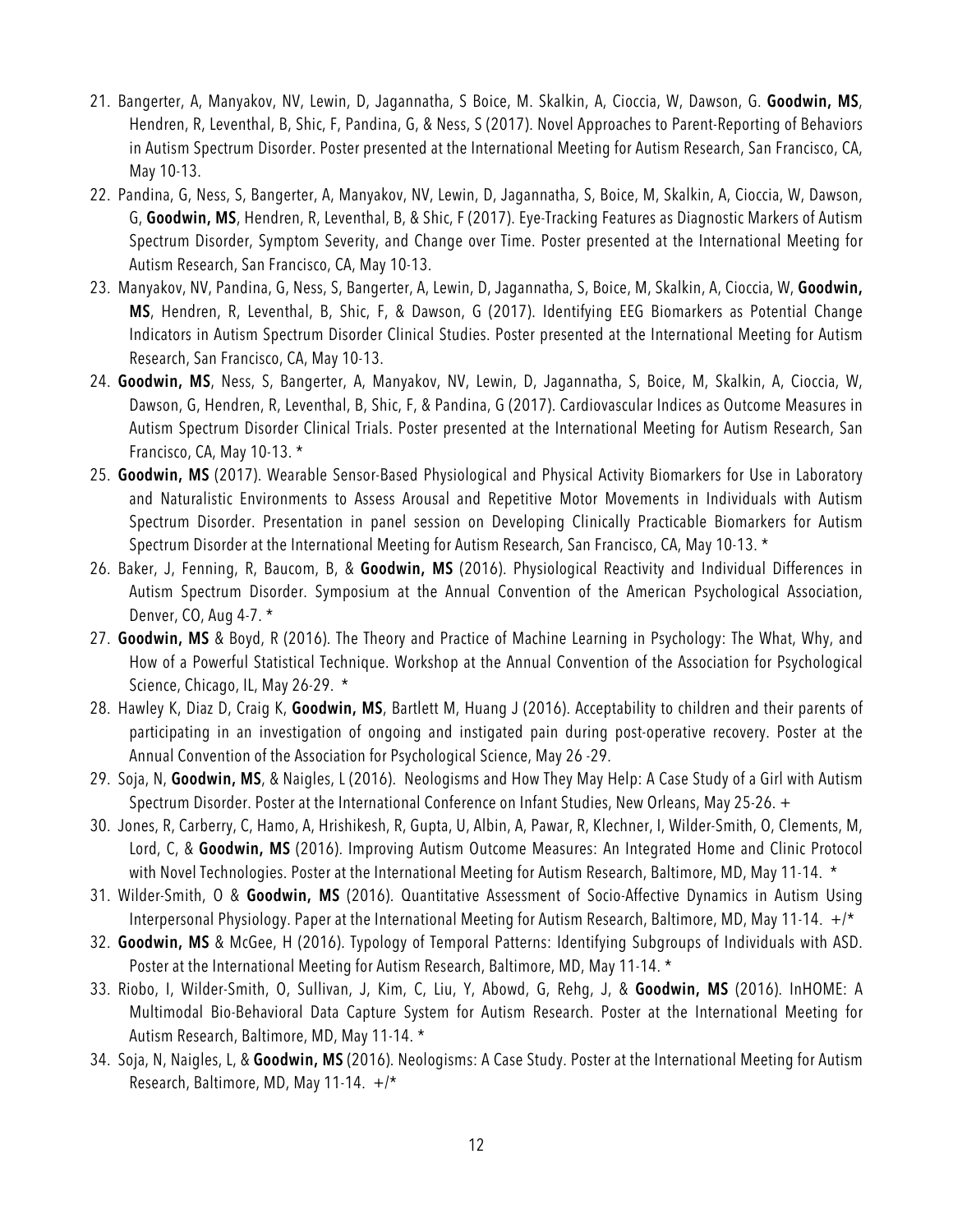- 35. **Goodwin, MS** (2016). A Sampling of Innovative Technologies to Enhance Research and Better Support Individuals on the Autism Spectrum. Invited address at University College of London, Centre for Research in Autism and Education, London, UK, Feb 1. \*
- 36. **Goodwin, MS** (2015). Information Technologies Applied to the Diagnosis of and Quality of Life for People with ASD. Invited address at the Neuvas Tecnologias y Trastornos del Espectro Autists (TEA) conference, Barcelona, Spain, Jul  $6 - 7.$  \*
- 37. **Goodwin, MS** (2015). Automated Detection of Stereotypical Motor Movements in Individuals with Autism Spectrum Disorder Using Wireless 3-Axis Accelerometers and Computerized Pattern Recognition Algorithms. Paper at the Annual International Meeting for Autism Research, Salt Lake City, UT, May 13-16. \*
- 38. Wilder-Smith, O & **Goodwin, MS** (2015). Web-Based Toolkit for Multimodal Data Analysis in ASD Research. Poster at the Annual International Meeting for Autism Research, Salt Lake City, UT, May 13-16.  $+/*$
- 39. Bone, DK, **Goodwin, MS**, Black, MP, Lee, CC, Audhkhasi, K, & Narayanan, S (2015). Machine Learning and Autism Diagnostics: Promises and Potential Pitfalls. Poster at the Annual International Meeting for Autism Research, Salt Lake City, UT, May 13-16.
- 40. **Goodwin, MS** (2014). Naturalistic Assessment of Physiological and Motor Responses in Sensory Related Disorders: A Computational Behavioral Science Approach. Plenary address at the Annual International Sensory Processing Disorder Foundation Symposium, Tempe, AZ, Nov 6-7. \*
- 41. **Goodwin, MS** (2014). Technology Tools for Students with Autism: Book Precis. Plenary address at the Annual Innovative Technology for Autism Spectrum Disorders (ITASD), Paris, France, Oct 3-4. \*
- 42. **Goodwin, MS** (2014). Innovative Technologies for Autism: A Survey of the Literature. Panel at the Annual Convention of the Association for Behavior Analysis International (ABAI), Chicago, IL, May 23-27. \*
- 43. **Goodwin, MS** (2013). Wireless Physiological & Physical Activity Sensing to Enhance & Accelerate Research & Practice in Individuals with Autism. Invited address at the International Symposium on Computational Behavioral Science, Japan, Sep 26-28. \*
- 44. Eckhardt, M, **Goodwin, MS**, Picard, RW (2013). Storyscape: A Social Illustrated Primer. Poster at the Annual International Meeting for Autism Research, San Sebastian, Spain, May 2-4.
- 45. Chin, I, Vosoughi, S, **Goodwin, MS**, Roy, DK, Naigles, L (2013). Dense Data Collection Through the Speechome Recorder Better Reveals Developmental Trajectories. Poster at the Annual International Meeting for Autism Research, San Sebastian, Spain, May 2-4.
- 46. Hernandez, J, Sano, A, Zisook, M, Deprey, J, **Goodwin, MS**, Picard, RW (2013). Analysis and Visualization of Longitudinal Physiological Data of Children with ASD. Poster at the Annual International Meeting for Autism Research, San Sebastian, Spain, May 2-4.
- 47. Velicer, WF, Babbin, SF, Aloia, M, & **Goodwin, MS** (2012). Identifying Longitudinal Patterns of Adherence to Treatment for Sleep Apnea. Paper at the International Congress of Behavioral Medicine, Budapest, Aug 29- September 1. \*
- 48. Chin, I, Rubin, D, Tovar, A, Vosoughi, S, Cheng, M, Potrzeba, E, **Goodwin, MS**, Roy, D, & Naigles, L (2012). Dense Recording of Naturalistic Interactions Reveal Both Typical and Atypical Speech in One Child with ASD. Poster at the Annual International Meeting for Autism Research, Toronto, CA, May 17-19.
- 49. Eckhardt, M, **Goodwin, MS**, Picard, R (2012). Influencing Gaze Behavior and Expression Recognition. Poster at the Annual International Meeting for Autism Research, Toronto, CA, May 17-19.
- 50. Hernandez, J, Sano, A, **Goodwin, MS**, Picard, R (2012). AMA, a Tool for Annotation, Monitoring, and Analysis of Behavioral Activity. Poster at the Annual International Meeting for Autism Research, Toronto, CA, May 17-19.
- 51. Aube, D, **Goodwin, MS**, & Velicer, W (2012). Cardiovascular Arousal in Individuals with Autism: An Idiographic Analysis. Poster at the Annual Association for Behavior Analysis International, Seattle, WA, May 25-29.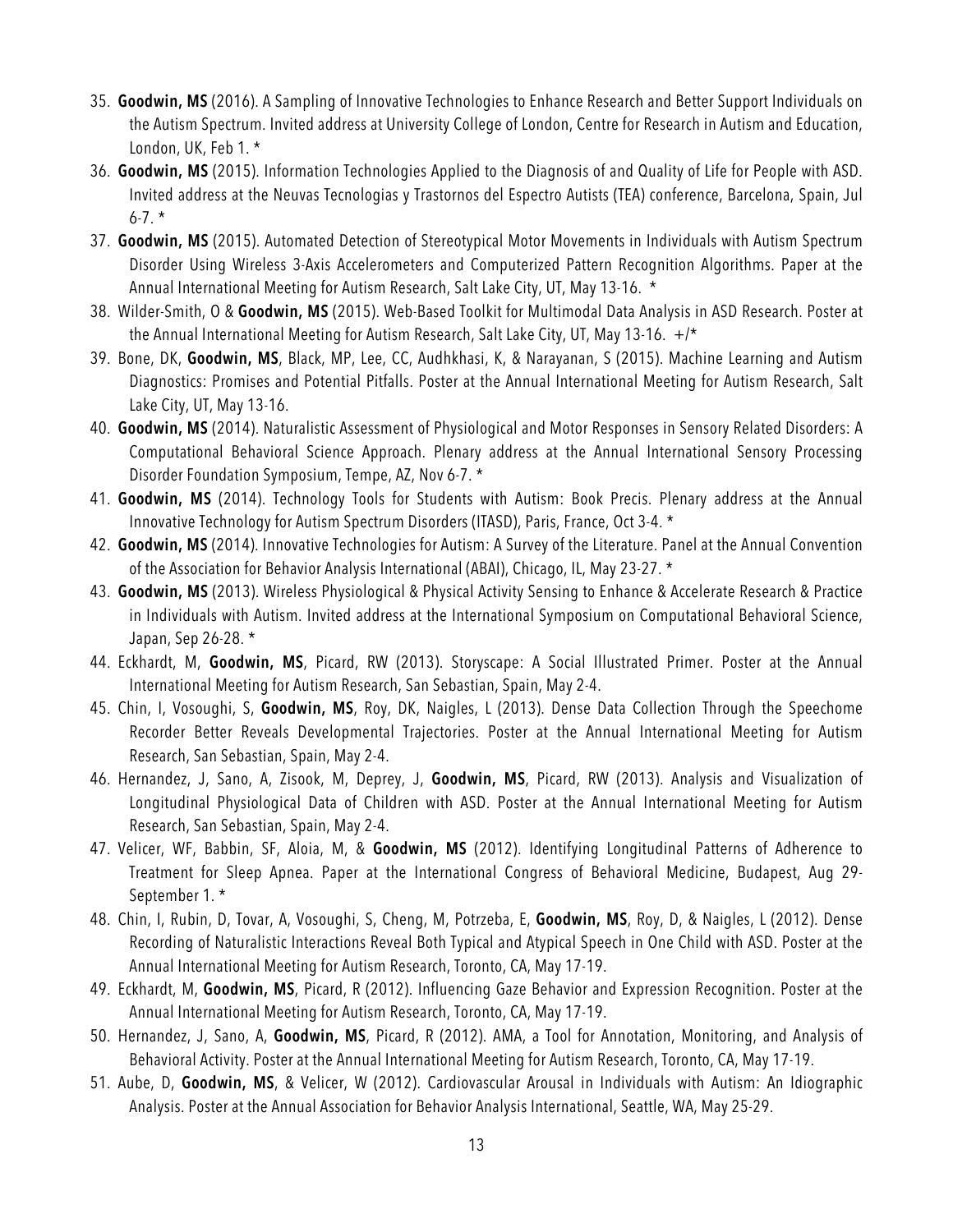- 52. Liu, S, Molenaar, PCM, Rovine, M, & **Goodwin, MS** (2011). Modeling the Dynamics in Physiological Arousal Between Children with Sensory Processing Disorder and Therapists During Psychotherapy. Invited symposium at the International Meeting of the Psychometric Society, Hong Kong, Jul 19-22. \*
- 53. Lee, JC, **Goodwin, MS**, Picard, RW (2011). Externalization and Interpretation of Autonomic Arousal in Teenagers Diagnosed with Autism in a Relaxation Experiment. Poster at the Annual International Meeting for Autism Research, San Diego, CA, May 12-14.
- 54. **Goodwin, MS**, Albinali, F, Aube, D, Intille, SS (2011). Comparing Stereotypical Motor Movement Pattern Recognition Performance Using Mobile Phone Annotations from Experts and Non-Experts. Poster at the Annual International Meeting for Autism Research, San Diego, CA, May 12-14. \*

#### *National*

- 55. **Goodwin, MS** (2021). Developing Innovative Technology to Enhance Research and Practice in Individuals on the Autism Spectrum: A Computational Behavioral Science Approach. Keynote address at the New Jersey Autism Center for Excellence annual conference, Virtual, May 26. \*
- 56. **Goodwin, MS** (2021). Predicting Challenging Behavior in Individuals with Autism using Wearable Biosensors and Machine Learning Classifiers. Invited address at the Neurodevelopmental Disorders Research Consortium IDDRC Innovative Phenotyping Seminar, Virtual, May 20.\*
- 57. **Goodwin, MS** (2020). Biosensor Prediction of Aggression in Youth with Autism. Invited address at the Students with Additional Needs in Remote Learning Environments Unconference, Virtual Conference, May 20.\*
- 58. **Goodwin, MS** (2019). Developing Innovative Technology to Enhance Research and Practice in Individuals on the Autism Spectrum: A Computational Behavioral Science Approach. Invited address at the Idaho Autism Summit, Boise, ID, Nov 2.\*
- 59. **Goodwin, MS** (2019). The Promises of Innovative Technology for Youth with Autism. Invited address at 23rd annual Health Group Summit, Los Angeles, CA, Oct 25-26.\*
- 60. **Goodwin, MS** (2019). The Promises of Wearable Bio-Sensing Technology for Youth with Autism. Grand Rounds at Seattle Children's Hospital, Seattle, WA, March 1. \*
- 61. Wilder, OS, Sullivan, J, Palumbo, R, & **Goodwin, MS** (2018). Quantitative Assessment of Socio-Affective Dynamics in Autistic Children Using Interpersonal Physiology. Presentation in Physiological Synchrony and Interpersonal Processes: How Shared Physiology Shapes Interactions Symposium at the Annual Society for Personality and Social Psychology Meeting, Atlanta, GA, March 1-3. +/\*
- 62. **Goodwin, MS** (2017). Automated Detection of Stereotypical Motor Movements in Individuals with Autism Spectrum Disorder Using Wireless 3-Axis Accelerometers and Computerized Pattern Recognition Algorithms. Invited address at the NIMH Biometrics & Beyond Workshop, Bethesda, MD, March 27-28.
- 63. Ness, S, Fai Ho, K, Aman, MG, Esbensen, A, **Goodwin, MS**, Dawson, G, Hendren, RL, Leventhal, BL, Opler, M, & Pandina, GJ (2016). The Autism Behavior Inventory: A Novel Tool for Assessing Change in Core and Associated Symptoms of Autism Spectrum Disorder. Poster presented at the American Academy of Child & Adolescent Psychiatry Annual Meeting, New York, NY, Oct 24-29.
- 64. Ness, S, Manyakov, NV, Bangerter, A, Lewin, D, Jagannatha, S, Boice, M, Skalkin, A, Dawson, G, **Goodwin, MS**, Hendren, RL, Leventhal, BL, Shic, F, Cioccia, W, & Pandina, GJ (2016). The Janssen Autism Knowledge Engine (JAKE): A Set of Tools and Technologies to Assess Potential Biomarkers for Autism Spectrum Disorders. Poster presented at the American Academy of Child & Adolescent Psychiatry Annual Meeting, New York, NY, Oct 24-29.
- 65. **Goodwin, MS**, Kleckner, I, Jones, R, & Lord, C. (2016). Laboratory and Home-Based Assessment of Electrodermal Activity in Individuals with Autism Spectrum Disorders. Symposium presentation at the American Academy of Child & Adolescent Psychiatry Annual Meeting, New York, NY, Oct 24-29. \*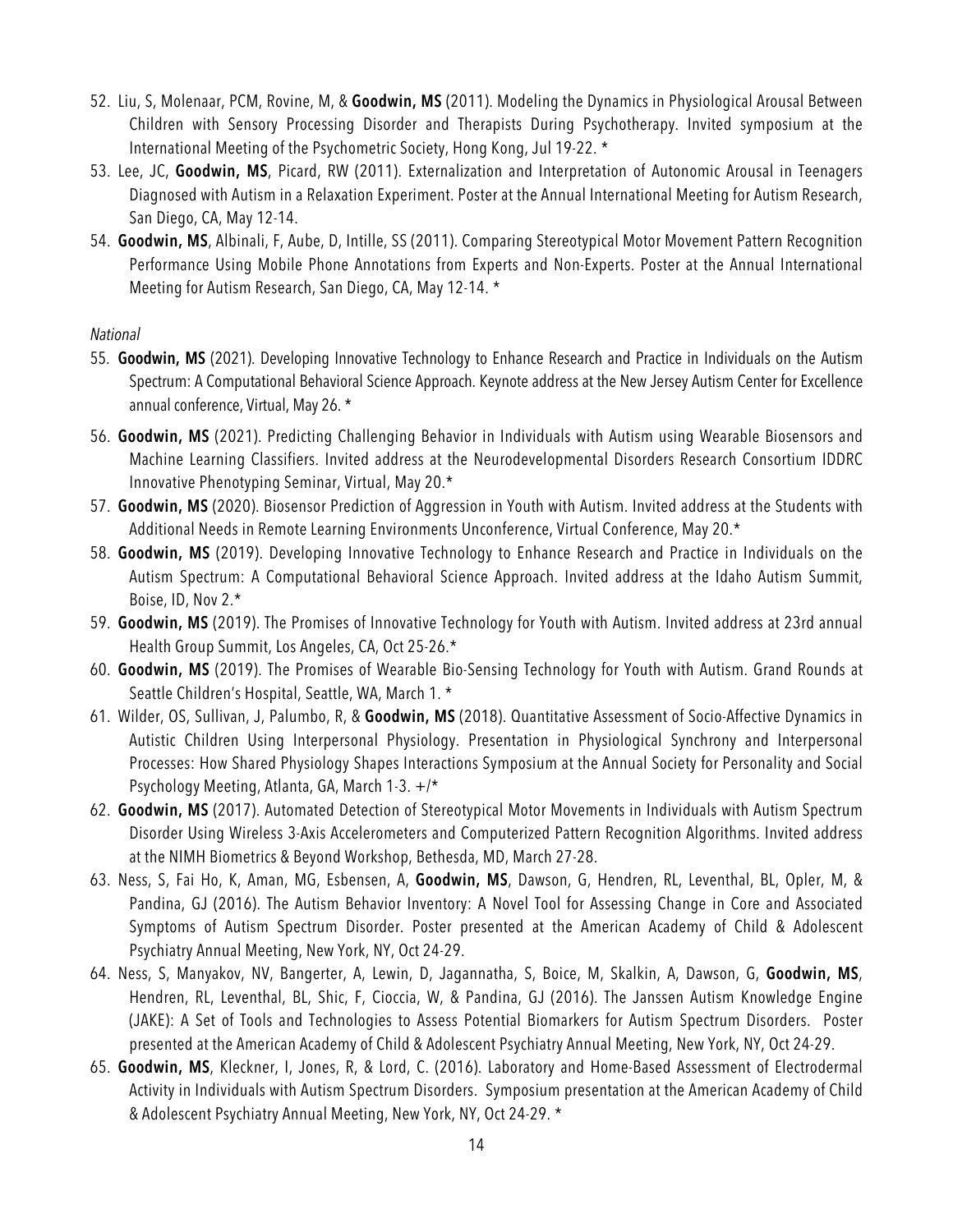- 66. **Goodwin, MS** (2016). Emerging Technologies for Multimodal Assessment of Autism Spectrum Disorder in Laboratory and Naturalistic Settings: Utility for Biobehavioral Phenotyping. Symposium presentation at the American Academy of Child & Adolescent Psychiatry Annual Meeting, New York, NY, Oct 24-29. \*
- 67. **Goodwin, MS**, Palumbo, R, Moghadamfalahi, M, Sikka, K, Diaz, D, Bartlett, M, Craig, K, & Huang, J (2016). Electrodermal Activity Correlates with Self-Reported Acute Pain Scores in Youth Following Surgery. Paper at the Annual Pediatric Academic Society Convention, Baltimore, MD, Apr30-May 3. \*
- 68. Wilder-Smith, O, Palumbo, R, Sullivan, J. & **Goodwin, MS** (2016). Quantitative Assessment of Interpersonal Autonomic Synchrony Using Dynamical Systems Models. Paper at the Society for Affective Science Annual Convention, Chicago, IL, Mar 17-19. +/\*
- 69. Baucom, BR, Baucom, K. JW, Hogan, JN, Crenshaw, AO, Bourne, SE, Moore, L, Crowell, S, Georgiou, PG, & **Goodwin, MS** (2015). Resting High-Frequency Heart Rate Variability Predicts Behavioral Roles in Demand/Withdraw Behavior. Symposium at the Annual Convention of the Association for Psychological Science, New York, NY, May 21-24. \*
- 70. Craig K, Bartlett M, **Goodwin, MS** (Palumbo R), Huang, JS (2015). Improving Assessment of Clinical Pain Using Technology. Paper at the American Pain Society Annual Convention, Palm Springs, CA, May 13-16.
- 71. Bickmore, T, **Goodwin, MS**, Jimison, H, Pavel, M, Zhou, S, Zhang, Z, Wilder-Smith, O, & Zisook, M (2015). Training Researchers in Behavioral Technology and Personal Health Informatics. Panel at the Annual Meeting of the Society of Behavioral Medicine, San Antonio, TX, Apr 22-25.
- 72. Baucom, BR, Baucom, KJW, Hogan, JN, Crenshaw, AO, Bourne, SE, Moore, L, Crowell, S, Georgiou, PG, & **Goodwin, MS** (2014). Comparability of cardiovascular reactivity to marital conflict in laboratory and naturalistic settings. Symposium at the Annual Convention of the Association for Behavioral and Cognitive Therapies, Philadelphia, PA, Nov 20-23. \*
- 73. **Goodwin, MS** (2014). Understanding Affect and Supporting Behavior Regulation in Individuals on the Autism Spectrum: A Computational Behavioral Science Approach. Invited address at the Inaugural Conference of the Society for Affective Science, Washington, D.C., Apr 24-26. \*
- 74. Rehg, J, Sclaroff, S, Dey, A, Picard, R, **Goodwin, MS**, Forsyth, D, & Narayanan, S (2013). Computational Behavioral Science: Modeling, Analysis, and Visualization of Social and Communicative Behavior. Invited presentation at NSF Expeditions in Computing PI Meeting, Washington D.C., May 14-16.
- 75. Chin, I, S, Potrzeba, E, **Goodwin, MS**, & Naigles, L (2013). Verb Use in a Child Previously Diagnosed with ASD: Dense Recordings Reveal Typical and Atypical Development. Poster at Society for Research in Child Development 2013 Biennial Meeting, Seattle, WA, Apr 18-20.
- 76. **Goodwin, MS** (2013). Assistive Technology and Individuals with Autism Spectrum Disorder. Invited address at the Autism Speaks Autism Investment Conference, New York, NY, Feb 21. \*
- 77. **Goodwin, MS** (2013). Developing Wireless Physical Activity & Physiological Sensors to Enhance and Accelerate Science and Practice in Individuals with ASD. Invited address at Simons Foundation Online Phenotype Workshop, New York, NY, Feb 14. \*
- 78. **Goodwin, MS**, McGhee, H, & Palumbo, R (2012). Understanding Autism Spectrum Disorders: A Case Study in the Necessity of Conducting Idiographic Analyses. Presentation at the Annual Meeting of the Society of Behavioral Medicine, New Orleans, LA, Apr 11-14. \*
- 79. DiCorcia, J, **Goodwin, MS**, & Snidman, N (2012). A Comparison of Two Measurement Technologies to Collect Electrodermal Activity in Infants. Paper presented at the Society for Research in Child Development Themed Meeting: Developmental Methodology, Tampa, FL, Feb 9-11.
- 80. Liu, S, Molenaar, P, Rovine, M, & **Goodwin, MS** (2012). Time-Frequency Analysis for Modeling Physiological Dynamics in Dyadic Interactions. Paper presented at the Society for Research in Child Development Themed Meeting: Developmental Methodology, Tampa, FL, Feb 9-11. \*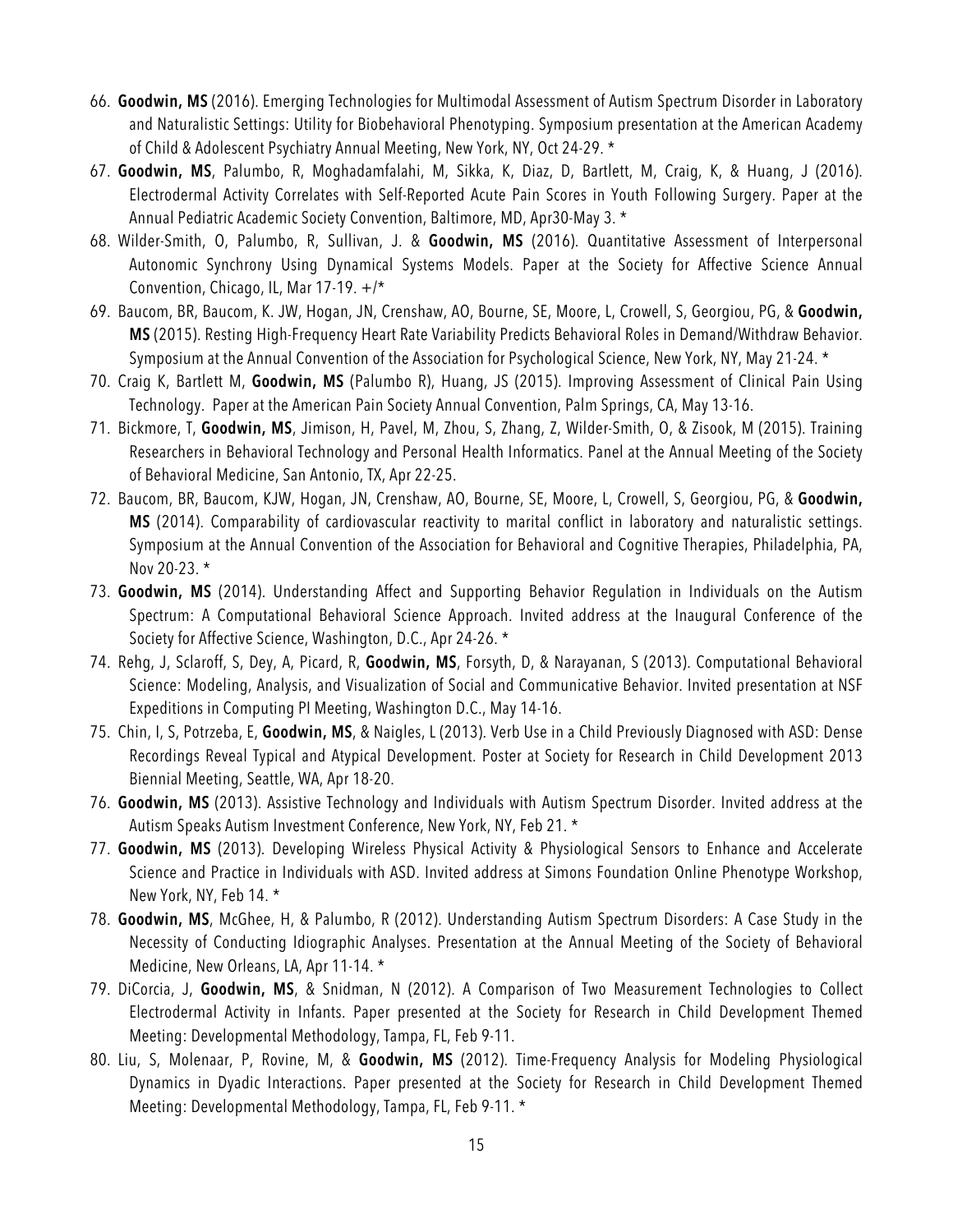- 81. **Goodwin, MS** (2011). Understanding Autism Spectrum Disorders: A Case Study in the Necessity of Conducting Idiographic Analyses. Paper at the Annual Meeting of the Society for Prevention Research, Washington, D.C., May 29- June 1. \*
- 82. **Goodwin, MS** (2011). Wireless Sensing of Physiological & Physical Activity in Individuals with Autism Spectrum Disorder. Invited address at the Association for the Advancement of Artificial Intelligence Spring Symposia on Computational Physiology, Stanford University, Palo Alto, CA, Mar 21-23. \*

#### *Regional/Local*

- 83. **Goodwin, MS** (2021). Predicting Challenging Behavior in Individuals with Autism using Wearable Biosensors and Machine Learning Classifiers. Keynote address at the Riverview School, Cape Cod, July 29. \*
- 84. **Goodwin, MS** (2021). Predicting Challenging Behavior in Minimally-Verbal Youth with Autism Using Wearable Biosensor Data and Machine Learning Classifiers. Invited plenary address at Translational Research Day 2021, Tufts Clinical and Translational Science Institute, Tufts University, April 27\*
- 85. **Goodwin, MS** (2018). Research and Clinical Utility of Wearable Biosensors in Neurodevelopmental Disorders. Invited address at the Advances in Individualized Medicine for Neurodevelopmental Disorders Symposium, Joseph B. Martin Conference Center, Harvard Medical School, Oct 22\*
- 86. **Goodwin, MS** (2017). Use of Technology to Support those with Autism Spectrum Disorder: A Computational Behavioral Science Approach. Invited address at the University of Massachusetts, Lowell, MA, Nov 6. \*
- 87. **Goodwin, MS** (2017). Developing Innovative Technologies to Enhance Research and Practice in Individuals on the Autism Spectrum: A Computational Behavioral Science Approach. Invited address at the Yale Child Study Center, New Haven, CT, May 5. \*
- 88. **Goodwin, MS** (2017). Developing Innovative Technologies to Enhance Research and Practice in Individuals on the Autism Spectrum: A Computational Behavioral Science Approach. Invited address at the 7th Annual Sanford Rare Disease Symposium, Sanford Center, Sioux Falls, SD, Feb 24. \*
- 89. **Goodwin, MS** (2017). Developing Innovative Technologies to Enhance Research and Practice in Individuals on the Autism Spectrum: A Computational Behavioral Science Approach. Invited address at Pennsylvania State University, Department of Human Development and Family Studies, State College, PA, Sep 6. \*
- 90. **Goodwin, MS** (2017). Understanding and Assessing Anxiety in Autism. Invited address at the Asperger's Association of New England Webinar, May 16. \*
- 91. **Goodwin, MS** (2017). Understanding and Assessing Anxiety in Autism. Invited address at the Asperger's Association of New England Daniel W. Rosen Connections Conference, Bentley University, Waltham, MA, Dec 2. \*
- 92. **Goodwin, MS** (2017). New Technologies for Identifying and Understanding More Impactful Interventions for those on the Autism Spectrum. Invited address at Families at the Forefront of Technology, Aspen, CO, May 2-3. \*
- 93. **Goodwin, MS** (2016). Developing Innovative Technology to Enhance Research and Practice in Individuals on the Autism Spectrum: A Computational Behavioral Science Approach. Keynote address in the John D. Wiley Seminar Series at the University of Wisconsin-Madison, Waisman Center, Madison, WI, February 16. \*
- 94. **Goodwin, MS** (2016). Developing Innovative Technologies to Enhance Research and Practice in Individuals on the Autism Spectrum: A Computational Behavioral Science Approach. Keynote address in the Kennedy Center Lectures on Development and Developmental Disabilities at the Vanderbilt Kennedy Center, Nashville, TN, November 7. \*
- 95. Ciptadi, A, Northrup, M, Abowd, G, Rehg, J, & **Goodwin, MS** (2014). Automatic Retrieval of Videos of Stereotyped and Repetitive Behavior. Poster presented at the NSF Expeditions in Computing Meeting, Georgia Institute of Technology, Atlanta, GA, Nov10-11. \*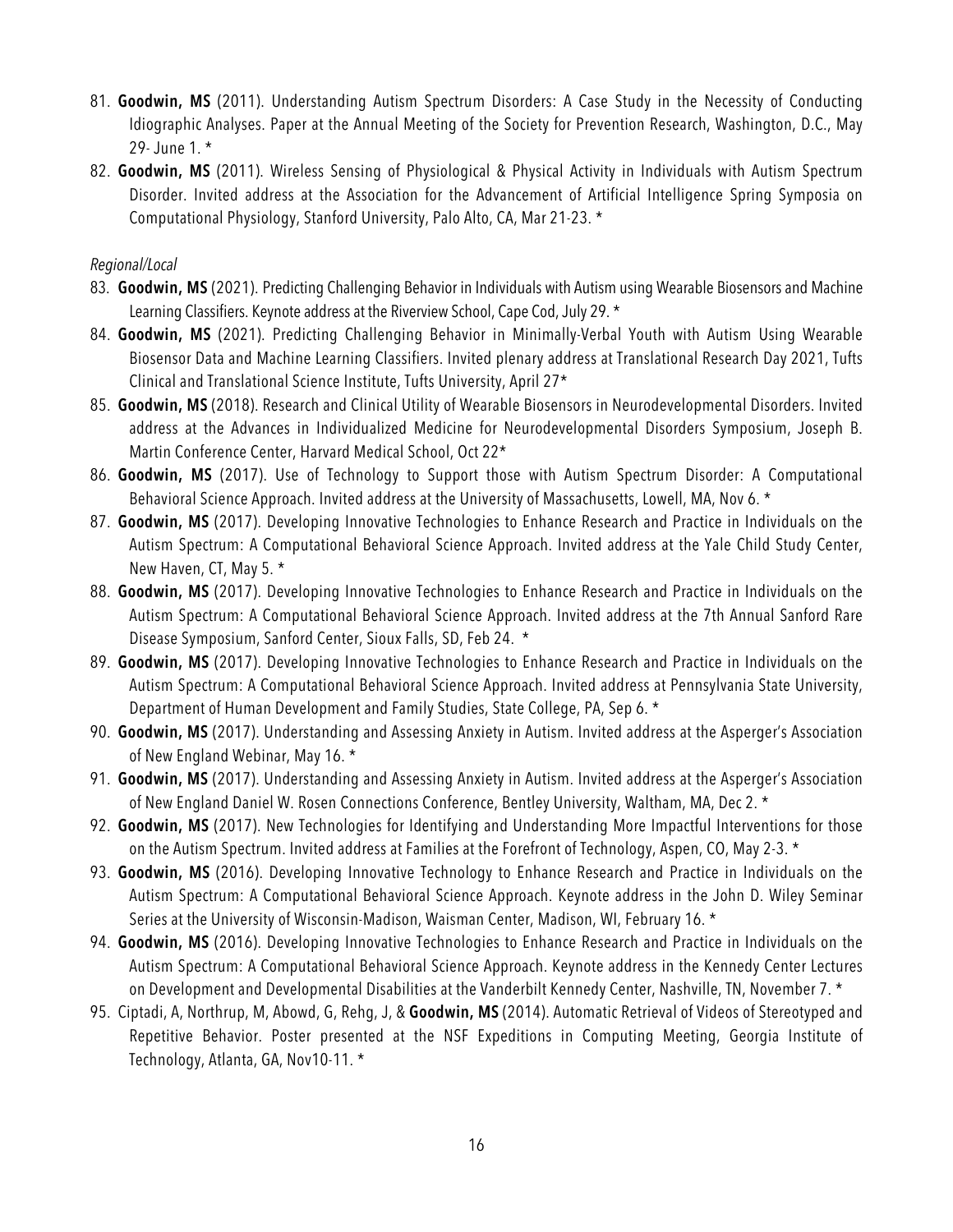- 96. Wilder-Smith, O, & **Goodwin, MS** (2014). Exploring the Promise of Computational Supported Diagnostic & Clinical Assessment of Autism Spectrum Disorder. Poster at the NSF Expeditions in Computing Meeting, Georgia Institute of Technology, Atlanta, GA, Nov 10-11. +
- 97. Bargal, S, **Goodwin, MS**, & Sclaroff, S (2014). A Study of Spatial Exploration Patterns of Children. Poster at the NSF Expeditions in Computing Meeting, Georgia Institute of Technology, Atlanta, GA, Nov 10-11.
- 98. Bone, D, **Goodwin, MS**, Black, M, Lee, C, Audhkhasi, K, & Narayanan, S (2014). Applying Machine Learning to Facilitate Autism Diagnostics: Pitfalls and Promises. Poster at the NSF Expeditions in Computing Meeting, Georgia Institute of Technology, Atlanta, GA, Nov10-11.
- 99. **Goodwin, MS** (2014). Moving Towards a Real-Time System for Automatically Recognizing Stereotypical Motor Movements in Individuals on the Autism Spectrum Using Wireless Accelerometery. Invited address at the NSF Expeditions in Computing Meeting, Georgia Institute of Technology, Atlanta, GA, Nov 10-11. \*
- 100. Bargal, SA, **Goodwin, MS**, Sclaroff, S (2014). A Study of Spatial Exploration Patterns of Children. Poster at the Boston University Scholars Day, Boston, MA, April 15. Hariri Award for Transformative Computational Science.
- 101. **Goodwin, MS** (2014). Understanding Affect and Supporting Behavior Regulation in Individuals on the Autism Spectrum: A Computational Behavioral Science Approach. Invited address at the Northeastern University Conference New Vistas in Emotion and Technology, Boston, MA, Jan 31. \*
- 102. **Goodwin, MS** (2013). Measurement and Analysis of Stereotypical Movements in Individuals with Autism. Invited address at the Northeastern University Boston Action Club Speaker Series, Boston, MA. \*
- 103. **Goodwin, MS** (2013). Innovative Technology for Recording Behavior in Natural Settings. Plenary address at Simons Foundation 2nd Annual Variations in Individuals Project Meeting, Orlando, FL, Jul 19-21. \*
- 104. **Goodwin, MS** (2012). Innovative Technologies for the Study of Autism Spectrum Disorders: Research and Applications. Invited address at the University of Massachusetts Department of Computer Science, Amherst, MA, Nov 2.  $*$
- 105. **Goodwin, MS** (2012). Innovative Technologies for the Study of Autism Spectrum Disorders: Research and Applications. Invited address at the University of Connecticut Department of Psychology, Storrs, CT, Oct 5. \*
- 106. **Goodwin, MS**, Kumar, S, & Shetty, V (2012). Principles of mHealth Design–III: Methods–Optimizing Multimodal Mobile Assessment. Invited address at the 2012 mHealth Summer Training Institute, Northeastern, Boston, Jul 29- Aug  $3.*$
- 107. **Goodwin, MS** (2012). Innovative Technologies for Measuring, Communicating, and Understanding Physiological Features of Anxiety. Invited address at the Asperger's Association of New England-Sponsored Current Research: Implications for the Asperger Community, Boston, MA, Mar 16. \*
- 108. **Goodwin, MS** (2011). Technology Platforms to Assist Persons with Autism Spectrum Disorders. Demonstration session at the Annual Autism Consortium Meeting, Boston, MA, Oct 25. \*
- 109. **Goodwin, MS** (2011). Innovative Technologies for Quantifying Behavioral Phenotypes in Individuals with Autism. Invited address at the Simons Foundation Biomarkers Workshop, Stonybrook, NY, Jul 23-24. \*
- 110. **Goodwin, MS** (2011). Emerging Technologies for Measuring and Tracking Biological and Interpersonal Dynamics. Invited Address at the Annual International Trauma Conference, Boston, MA, May 18-21. \*
- 111. **Goodwin, MS** (2011). Understanding the Role of Stress and Anxiety in Social Competence. Invited address at the Youthcare/MGH Annual conference, Boston, MA, Apr 9. \*
- 112. **Goodwin, MS** (2010). School Design for Children & Youth with ASD: The Role Innovative Technology Can Play. Paper presented at Build Boston 2010, Boston, Nov 17-19. \*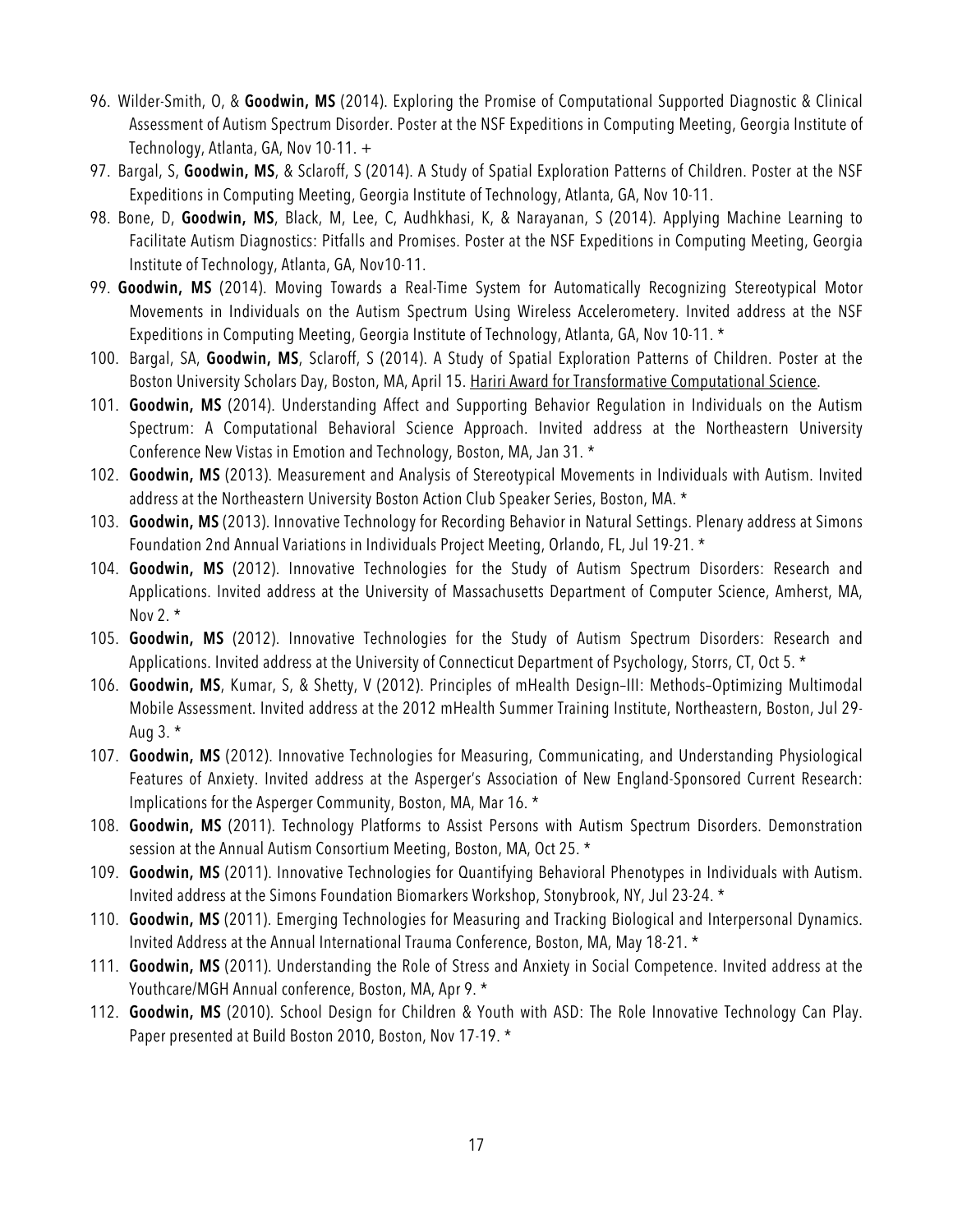#### *Conference/Symposium Organizer*

- 113. **Goodwin, MS** (2022). Symposium Organizer, Innovative Technology for Autism Demonstration Session at the International Meeting for Autism Research. \*
- 114. **Goodwin, MS**, & Shic, F (2016, 2017, 2020, 2021). Symposium Organizer, Innovative Technology for Autism Demonstration Session at the International Meeting for Autism Research. \*
- 115. **Goodwin, MS** (2011, 2012, 2013, 2014, 2015). Symposium Organizer, Innovative Technology for Autism Demonstration Session at the International Meeting for Autism Research. \*
- 116. **Goodwin, MS** (2013). Symposium Organizer, Emerging Technologies for Behavioral Assessment in Natural Environments, Society for Ambulatory Assessment Annual Conference, Amsterdam, Jun 21. \*
- 117. Naryanan, S, Rehg, J, **Goodwin, MS**, Abowd, G, & Rozga, A (2012). Co-Organizer, NSF Expeditions Open Workshop on Computational Methods for Quantifying Social and Communicative Behavior in Autism. USC, Virterbi School of Engineering, Sep 28.
- 118. Rehg, J, Abowd, G, & **Goodwin, MS** (2012). Co-Organizer, NSF Expeditions Summer School. Center for Discovery, NY, Jun 5-8. \*
- 119. Jekel, D, McLeod, S, **Goodwin, MS**, et al. (2012). Co-Organizer, Asperger's Association of New England-Sponsored Current Research: Implications for the Asperger Community, Boston, Mar16.
- 120. Rehg, J, Abowd, G, & **Goodwin, MS** (2011). Co-organizer, NSF Expeditions Open Workshop on Technology and Autism Research: Towards a Computational Science of Behavior. MIT Media Lab, Sep 27. \*
- 121. Colamarino, S, Wallace, S, **Goodwin, MS**, Boser, K (2011). Core 77/Autism Speaks-Sponsored Autism Connects International Student Design Competition.

#### **GRANT FUNDING**

#### Active External Grants

- 1. "Regulating Together: Randomized Controlled Trial Examining Predictors, Facilitators, and Barriers to Treatment Success in Emotion Dysregulation and ASD." Department of Defense, Autism Research Program, Clinical Trials Award. Shaffer PI, Cincinnati Children's Hospital. **Goodwin Subcontract PI***.*Jul 2022 –Jun 2027. Northeastern subcontract: \$341,116. Total over study period: \$2,658,564.
- 2. "Physiological mechanisms of action relating to immediate and long-term therapeutic horseback riding intervention effects in a psychiatric population of youth with autism spectrum disorder." NICHD RO1. Gabriels PI, Children's Hospital Colorado. **Goodwin Subcontract PI**. Dec 2019 – Nov 2024. 0.60 cal mon Y1-4, 3.60 cal Y5 mo. Northeastern subcontract: \$209,814. Total over study \$2,420,960.
- 3. "Predicting Situational Onset of Aggression in Minimally Verbal Youth with Autism Using Biosensor Data & Machine Learning Algorithms." Department of Defense, Autism Research Program, Idea Development Award. **Goodwin PI**. Sep 2018 – Aug 2022. 1.4 aca mo. Total over study period: \$460,733.

#### Consulting on Active Grants

4. "Attentional, Temperamental, and Physiological Process Underlying Anxiety in Preschoolers with ASD." NICHD (1RO1MH111652-01). Chawarska PI, Yale University. Mar 2017 – Jan 2022.

### Pending External Grants

- 5. "SCH: Enhancing Automated Prediction of Challenging Behavior in Individuals with Autism Using Biosensor Data and Machine Learning." NSF (SCH). **Goodwin PI**. Jun 2022 – May 2026. 1.25 Sum mo. \$1,197,494.
- 6. "Exposome Data Generation (EDGE) Project." NIH. Alshawabkeh PI, **Goodwin Co-PI**. Feb 2022 Jan 2026. 0.50 Sum mo. \$18,792,679.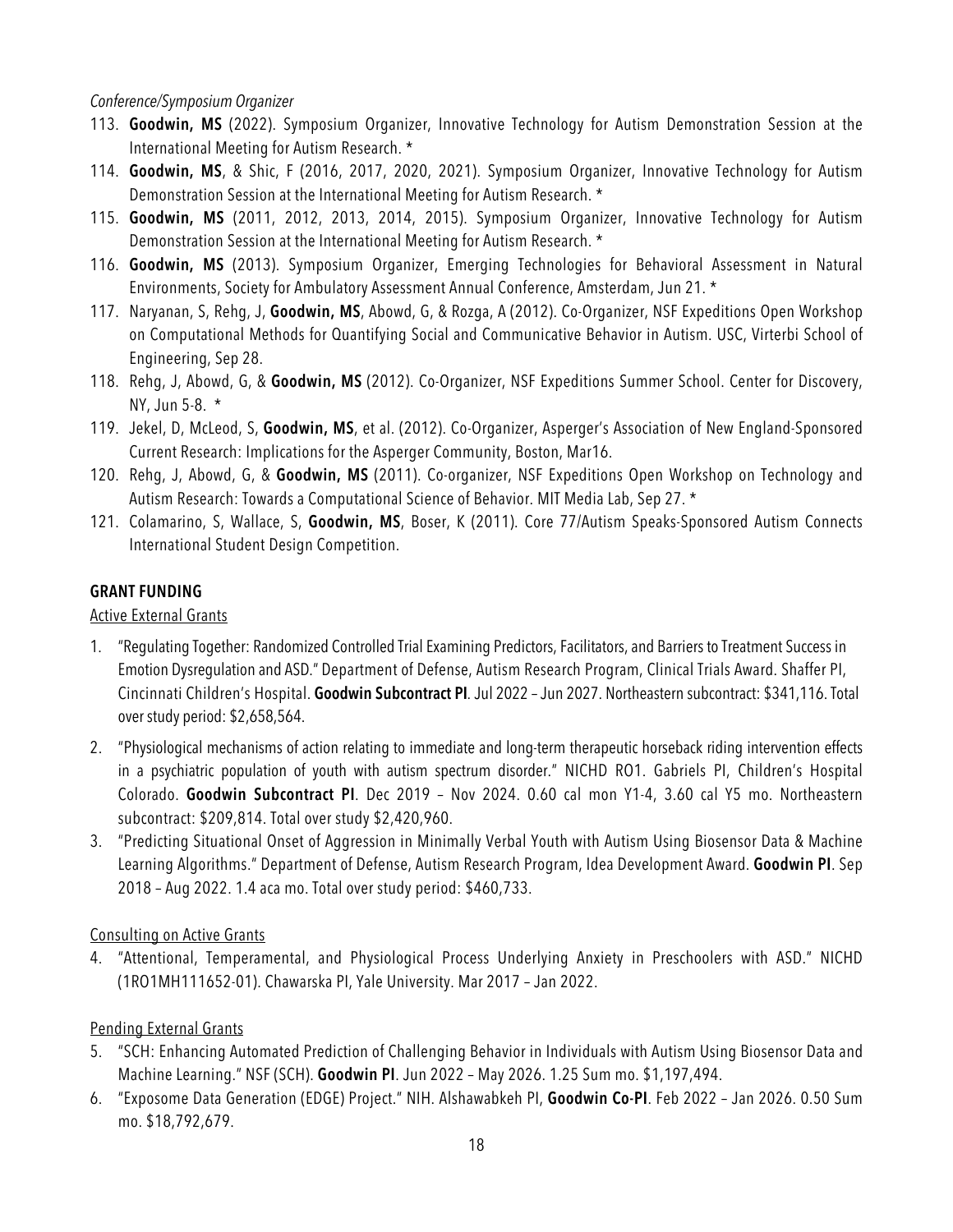- 7. "Humanities and the Digital Future of Health and Healthcare: A Curriculum." Altschuler PI, **Goodwin Co-PI**. Sep 2022 – Aug 2025. 0.15 cal mo. \$149,673.
- 8. "Evaluating additive effects of including canines in regulating together: a group treatment to address emotional dysregulation in youth with autism spectrum disorder." **Goodwin Subcontract PI**. Jul 2022 – Jun 2027. 1 Sum mo. \$521,303.

### Pending Internal Grants

- 9. "Computational Phenotyping of Specific Phobia." Northeastern Tier I. Robinaugh PI, **Goodwin Co-PI**. Jul 2022 Sep 2023. \$50,000.
- 10. "Computational Sensors for Improved Prediction of Aggressive Behavior in Youth with Autism." Northeastern Tier I. Fuentes PI, **Goodwin Co-PI**.Jul 2022 – Sep 2023. \$50,000.
- 11. "Computational Assessment of New Linguistic Knowledge in Children with Speech Disorders." Northeastern Tier I. Qi PI, **Goodwin Co-PI**.Jul 2022 – Sep 2023. \$50,000.

### Completed External Funded Grants

- 12. "Telemetric Assessment of Movement Stereotypy in Children with Autism Spectrum Disorder." Autism Speaks. **Goodwin Co-PI**. Groden PI, The Groden Center. Sep 2006 – Aug 2008. Total over study period: \$118,000.
- 13. "Autism Spectrum Disorder: Recent Advances in Infantile Origins, Early Childhood Detection, and Intervention." American Psychological Association and Autism Speaks. **Goodwin Co-PI**. Lipsitt PI, Brown University. Jul 2007. Total over study period: \$20,000.
- 14. "HCC: Collaborative Research: Social Emotional Technologies for Autism Spectrum Disorders." NSF (0705647). **Goodwin Subcontract PI**. Picard PI, Massachusetts Institute of Technology. Sep 2007 – Aug 2011. Total over study period: \$900,000.
- 15. "Computerized Interventions to Promote Verbal Expressions in Individuals with Autism Spectrum Disorders." Nancy Lurie Marks Family Foundation. **Goodwin Co-PI**. Picard PI, Massachusetts Institute of Technology. Sep 2008 – Aug 2009. Total over study period: \$97,258.
- 16. "Developing New Methods for Supporting the Innovative Technology for Autism Initiative Community." Autism Speaks. **Goodwin PI**. Aug 2008 – Jul 2009. Total over study period: \$20,000.
- 17. "Assessing and Communicating Movement Stereotypy and Arousal Telemetrically in Individuals with Autism Spectrum Disorder." Nancy Lurie Marks Family Foundation. **Goodwin PI**. Sep 2008 – Aug 2011. Total over study period: \$158,000.
- 18. "A Prospective Multi-System Evaluation of Infants at Risk for Autism." DOD (AS073092). **Goodwin Co-I**. Herbert PI, Harvard Medical School. Sep 2008 – Aug 2010. Total over study period: \$850,000.
- 19. "Assessing Information Processing and Capacity for Understanding Language in Non-Verbal Children with Autism Spectrum Disorder." Autism Speaks. **Goodwin Co-I**. Benaisch PI, Rutgers University. Jul 2008 – Jun 2011. Total over study period: \$250,000.
- 20. "Wearable Wireless Toolkit for Measurement and Communication of Autonomic Nervous System Activity in Autism." Nancy Lurie Marks Family Foundation. **Goodwin Co-PI**. Picard PI, Massachusetts Institute of Technology. Sep 2009 – Aug 2011. Total over study period: \$750,000.
- 21. "Collaborative Research Supplement and Infrastructure and Research Equipment for Advancement of Science to Language Development and Outcome in Children with Autism." NIDCD (3RO1DC007428-04S1). **Goodwin Co-I**. Naigels PI, University of Connecticut. Aug 2009 – Jul 2011. Total over study period: \$100,000.
- 22. NIH Loan Repayment, Extramural, Pediatric Research. 2010.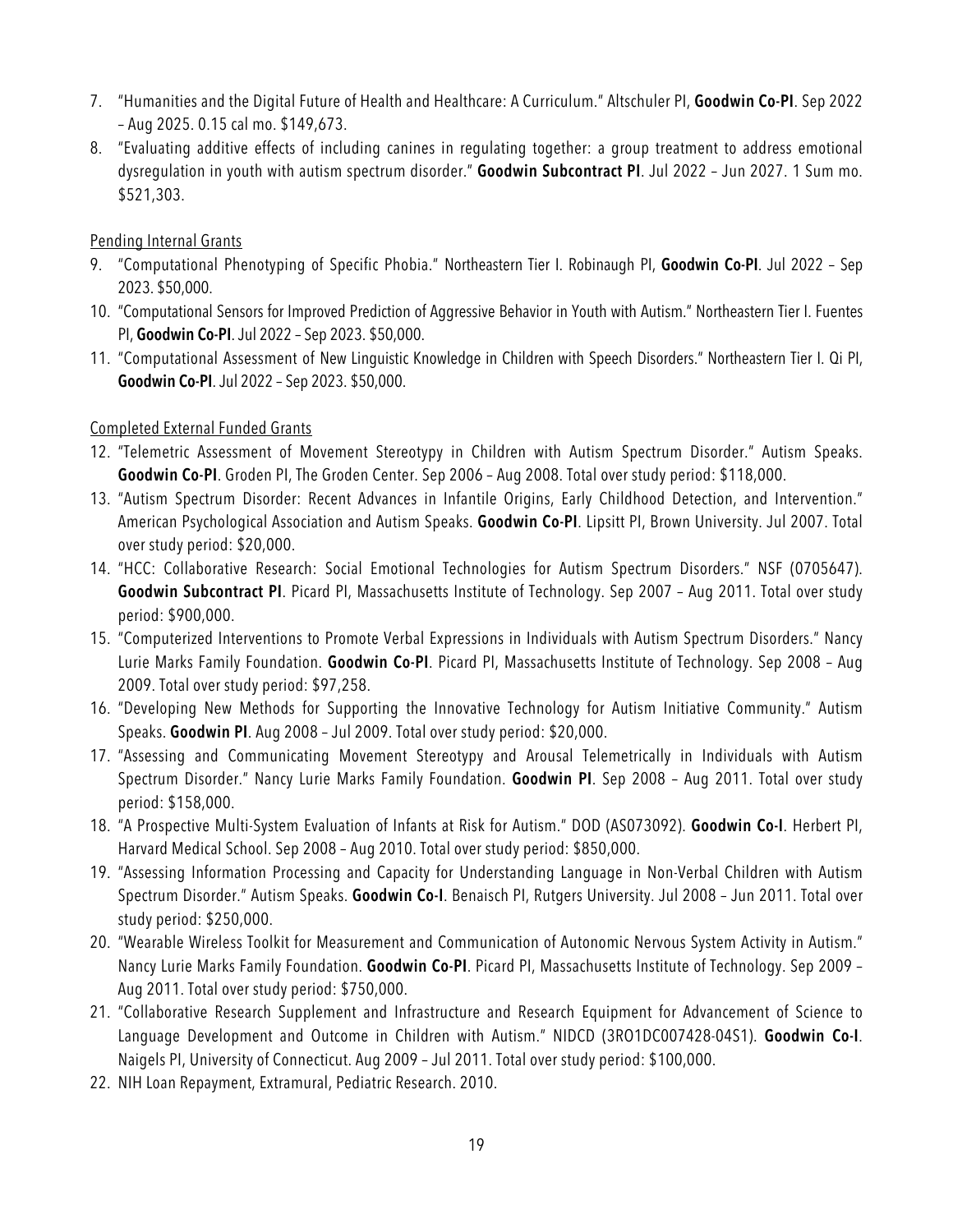- 23. "Development of a Wireless, Wearable Sensor for Measuring Autonomic Nervous System Functioning in Primates." Jane Botsford Johnson Foundation. **Goodwin PI**. Jul 2010 – Aug 2011. Total over study period: \$85,000.
- 24. "ASD and Design: Defining the Future of Autism Spectrum Disorder Related Design and its Relationship to Advanced Technology." NEA. (11-4200-7005). **Goodwin PI**. Jul 2010 – Jun 2011. Total over study period: \$25,000.
- 25. "Innovative Assessments of Top-down Processing in Persons with Autism Across a Range of Functioning Levels." Simons Foundation. **Goodwin Co-I**. Sinha PI, Massachusetts Institute of Technology. Sep 2010 – Aug 2011. Total over study period: \$50,000.
- 26. "Career Development Award." Nancy Lurie Marks Family Foundation. **Goodwin PI**. Sep 2010 Aug 2012. Total over study period: \$200,000.
- 27. NIH Loan Repayment Renewal, Extramural, Pediatric Research. 2011.
- 28. NIH Loan Repayment Renewal, Extramural, Pediatric Research. 2012.
- 29. "Project MENTIS: Rapid Pilot Research Deployment and Evaluation." Janssen Pharmaceuticals Research & Development. **Goodwin PI**. Nov 2013 – Oct 2014. 1 aca mo. Annual NU direct: \$288,745. Total NU direct over study period: \$294, 910. Total over study period: \$314,647.
- 30. "Multi-modal Computational Behavior Analysis." NSF, Expeditions (1029585). **Goodwin Subcontract PI**, **Associate Project Director**. Rehg PI, Georgia Institute of Technology. Sep 2010 – Aug 2015. 2 sum mo. Annual NU direct: \$44,985. Total NU direct over study period: \$174,715. Total over study period \$9,999,246.
- 31. "A Study to Preliminarily Assess the Janssen Autism Knowledge Engine in Children and Adults with Autism Spectrum Disorder." Janssen Pharmaceuticals Research & Development. **Goodwin PI**. Jan 2015 – Dec 2016. 1 aca mo. Annual NU direct: \$78,147. Total NU direct over study period: \$120,737.
- 32. "Development of a Home-Based System for Biobehavioral Recording of Individuals with Autism." Simons Foundation. **Goodwin PI**. Jul 2013 – Jun 2016. 2 sum mo. Annual NU direct: \$428,754. Total NU direct over study period: \$1,008,065. Total over study period: \$1,085,829.
- 33. "Examining Interpersonal Biobehavioral Synchrony as a Measure of Social Reciprocity and Emotion Regulation in Parent-Child Dyads with and without Autism using an Interactive Smart Toy Platform." Foundation for Autism Research MIT Simons for the Center of the Social Brain. **Goodwin PI**. Picard Co-PI, Massachusetts Institute of Technology. Jan 2016 - Dec 2016. 1 cal mo. Annual NU direct: \$117,547. Total over study period: \$179,664.
- 34. "Robotic Huggable Project." Boston Children's Hospital. **Goodwin Subcontract PI**. Weinstock PI, Boston Children's Hospital. June 2014 – June 2017. 1.33 cal mo. Annual NU direct: \$65,000. Total over study period: \$129,747.
- 35. "Minimally Verbal Children with ASD: From Basic Mechanisms to Innovative Interventions." NIDCD, P50 Autism Center of Excellence (5P50DC013027-04). **Goodwin Subcontract PI**. Tager-Flusberg PI, Boston University. Sep 2013 – Aug 2017. 1.2 aca, .48 sum mo. Annual NU direct: \$96,193. Total NU direct over study period: \$424,719. Total over study period: \$10,000,000.
- 36. "Development of a New Technology for Assessing Pediatric Pain (NTAP)." NINR, R01. **Goodwin Subcontract PI**. Huang PI, University of California San Diego. Sep 2013 – Aug 2017. 1 cal mo. Annual NU direct: \$61,489. Total NU direct over study period: \$187,235. Total over study period: \$3,246,414.
- 37. "I-Corps: Visualizing Physiological Synchrony." National Science Foundation. **Goodwin PI**. Jul 2017-Dec 2017. Total over study period: \$50,000.
- 38. "Developing Novel Analytics for Ambulatory Electrodermal Activity Data." Simons Foundation for Autism Research Initiative. **Goodwin PI**. Dec 2017 – Nov 2018. 0.65 sum mo. Total over study period: \$62,593.
- 39. "Development and Evaluation of a Simulated Prototype to Dynamically Adjust Ambient Environments to Promote Affective Regulation in Individuals with Autism Spectrum Disorder." ACL National Institute on Disability, Independent Living, and Rehabilitation Research, SBIR Phase I. **Goodwin Subcontract PI**, Spacefactory PI. Jul 2017- Dec 2018. 1 ca. mo. NU direct: \$20,973. Total over study period: \$100,000.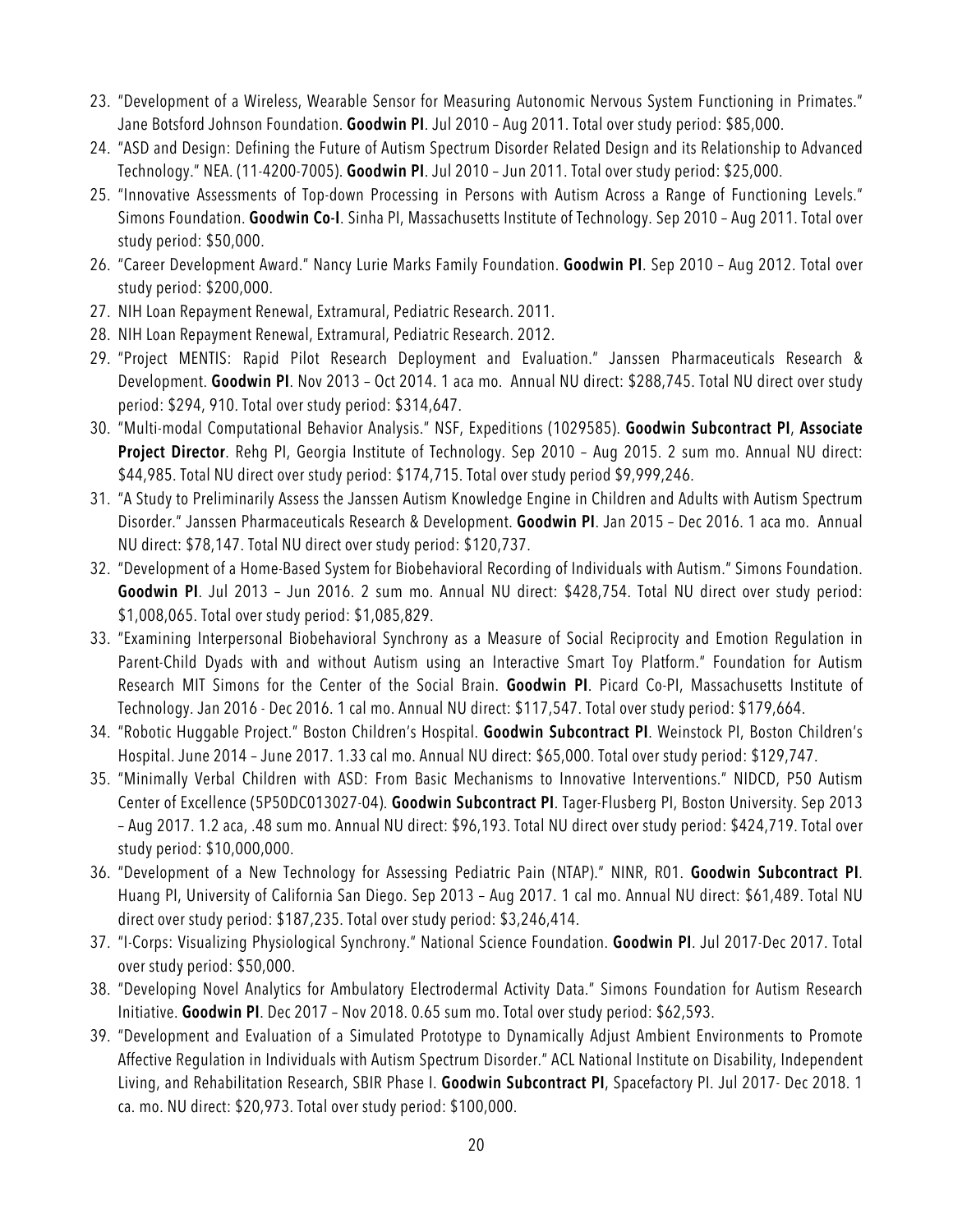- 40. "Developing and Implementing a Framework for Evidence-Based Practice for Technology Relevant for Autism." FIRAH, Foundation Orange, UEFA Foundation for children (project #: APa2016\_026). Grynszpan PI, Université Pierre et Marie Curie, M. Brosnan PI, University of Bath, **Goodwin Co-PI**, Northeastern University, Fletcher-Watson Co-PI, University of Edinburgh, Hererra Co-PI, University of Valencia. May 2017 – Apr 2019. Total over study period: \$120,000.
- 41. "Systematizing Confidence in Open Research and Evidence (SCORE)." Defense Advanced Research Projects Agency. **Goodwin Subcontract Co-PI**. Fidler PI, University of Melbourne. Mar 2019 – Sep 2020. 0.8 aca mo. Total NU direct: \$85,900.
- 42. "Error Detection Tools: A Platform for Free Multi-functional Metascientific Error Detection at Scale." John E. Fetzer Foundation. **Goodwin, PI**. January 2020 – August 2020. \$18,425.
- 43. "The Autism Inpatient Collection: Phase 3: Shifting the Paradigm for Understanding and Treating Aggression in Autism." Simons Foundation for Autism Research Initiative/Nancy Lurie Marks Family Foundation. **Goodwin Subcontract PI**. Siegel PI, Maine Medical Center. Dec 2018 – Sep 2021. 1.4 aca mo. Total NU direct over study period: \$506,233. Total over study period: \$3,050,000.

### Completed Internal Funded Grants

- 44. "Visualizing Physiological Arousal in Real-Time to Enhance Communication, Self-Regulation, and Learning in Autism Spectrum Disorders." Tier I. **Goodwin PI**. Sep 2011 – Aug 2013. Total over study period: \$50,000.
- 45. "Exploring the Use of Innovative Technologies in Behavioral Health." Tier I. **Goodwin Co-PI**. Lincoln PI, Northeastern University. Sep 2011 – Aug 2013. Total over study period: \$50,000.

### Completed Consulting on External Grants

- 46. "Atypical Effects of Reinforcement Procedures in ASD." NICHD (5R21HD075009-02). McIlvane PI, UMass Medical Center. Sep 2013 – Aug 2016.
- 47. "Emergence and Stability of Autism in Fragile X Syndrome." NIMH (3RO1MH090194-05S1). Roberts PI, University of South Carolina. May 2011 – Aug 2016.
- 48. "Toward Outcome Measurement of Anxiety in Youth with Autism Spectrum Disorders." NIMH (5R01MH099021-04). Scahill PI, Emory. Sep 2013 – Nov 2017.
- 49. "Components of Emotional Processing in Toddlers with ASD." NIMH (5R01MH100182-03). Chawarska PI, Yale. Sep 2013 – May 2018.
- 50. "The Autism Inpatient Collection: Developing a Unique, Severely Affected Cohort to Accelerate Discovery and Targeted Treatment of Autism Subtypes." Simons Foundation and Nancy Lurie Marks Family Foundation. Siegel PI, Maine Medical Center. Oct 2013 – Sep 2018.
- 51. "Biomarkers of Emotion Regulation, Social Response & Social Attention in ASD." Clinical Research Associates/Simons Foundation for Autism Research Initiative. Sheinkopf PI, Brown University. Sep 2015 - Sep 2018.
- 52. "Deep Learning to Transform Clinician Autism Diagnostic Assessments and More." NIMH SBIR Phase II. Oberleitner PI, Behavior Imaging Solutions. Sep 2018 – March 2019.
- 53. "Change-Sensitive Measurement of Emotion Dysregulation in ASD." NICHD (R01-HD079512). Mazefsky PI, University of Pittsburgh. Sep 2014 – May 2019.
- 54. "UCLA Center for Translational Research in Neurodevelopment: UC-TRaN." NICHD (1 U54 HD087101-01). Bookheimer PI, University of California Los Angeles. Nov 2015 – May 2020.
- 55. "Clinical and Behavioral Phenotyping of Autism and Related Disorders." NIMH (1ZIAMH002868-09). Swedo PI, National Institute of Mental Health. Sep 2015 – Aug 2020.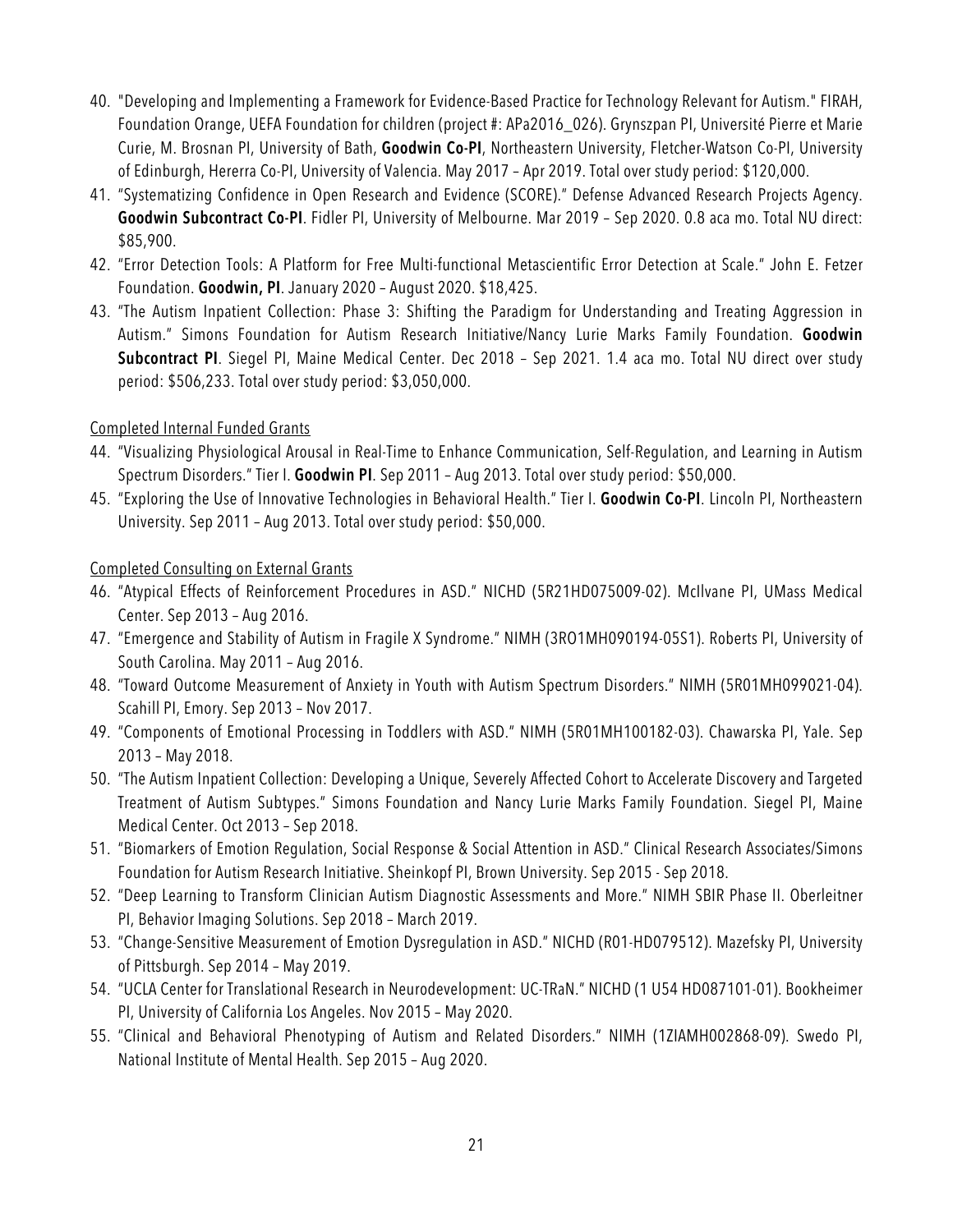## **ADVISING**

NSF CAREER Award Mentor

• Sarah Ostadabbas, Northeastern University

### NIH K Award Mentor

- Heather Nuske, Ph.D., University of Pennsylvania
- Briana Taylor, Ph.D. Maine Health

### Research Scientists

- 1. Tales Imbiriba, College of Engineering. 2019 present. Funded.
- 2. James Heathers, Ph.D., Dept. of Health Sciences. Advised 2019-2020. Funded.
- 3. Rick Palumbo, Ph.D., Dept. of Health Sciences. Advised 2015-2018. Funded.
- 4. Nancy Soja, Ph.D., Dept. of Health Sciences. Visiting appointment. Advised 2015-2018. Unfunded.
- 5. Ian Kleckner, Ph.D., Dept. of Psychology. Advised 2013-2015. Funded.
- 6. Murat Akcakaya, Ph.D., College of Electrical and Computer Engineering. Advised 2012-2014. Funded.

### Postdoctoral Fellows

- 7. Utku Demir, Roux Institute. 2021 present. Funded.
- 8. James Heathers, Ph.D., Dept. of Health Sciences. Advised 2018-2019. Funded.
- 9. Hooman Nezamfar, Ph.D., Dept. of Electrical and Computer and Engineering. Advised 2016-2017. Funded.
- 10. Jillian Sullivan, Ph.D., Dept. of Health Sciences. Advised 2015-2017. Funded.
- 11. Rick Palumbo, Ph.D., Dept. of Health Sciences. Advised 2015-2017. Funded.
- 12. Mohammad (Sina) Moghadamfalahi, Ph.D., Dept. of Electrical and Computer and Engineering. Advised 2015- 2016. Funded.

## Doctoral Students

## *Primary Mentor*

- 13. Natasha Yamane, Personal Health Informatics, Dept. of Health Sciences. Current. Funded.
- 14. Catalina Cumpanasoiu, Ph.D. candidate, Personal Health Informatics, Dept. of Health Sciences. Funded. Graduated June 2020.
- 15. Alex Ahmed, Ph.D. candidate, Personal Health Informatics, Dept. of Health Sciences. Funded. Graduated June 2020. NSF Graduate Fellowship Recipient. NIH F31 Predoctoral Fellowship to Promote Diversity in Health-Related Research Recipient. 2018 Huntington 100 Recipient.
- 16. Oliver Wilder-Smith, Ph.D. candidate, Personal Health Informatics, Dept. of Health Sciences. Funded. Graduated June 2017. Currently Post-doctoral fellow at the MIT Simons Center for the Social Brain.

## *Doctoral Committee Member*

- 1. Aditya Ponnada, Ph.D. candidate, Personal Health Informatics, Dept. of Health Sciences. 2021.
- 2. Everlyne Kimani, Khoury College of Computer Science, Northeastern University, 2021.
- 3. Rick Palumbo, Ph.D., Dept. of Psychology, University of Rhode Island, 2015.
- 4. Heather McGhee, Ph.D., Dept. of Psychology, University of Rhode Island, 2015.
- 5. Micah Eckhardt, Ph.D., Media Arts & Sciences, Media Lab, Massachusetts Institute of Technology, 2015.
- 17. Siwei Liu, Ph.D., Developmental Quantitative Methods, College of Health and Human Development, Pennsylvania State University, 2012.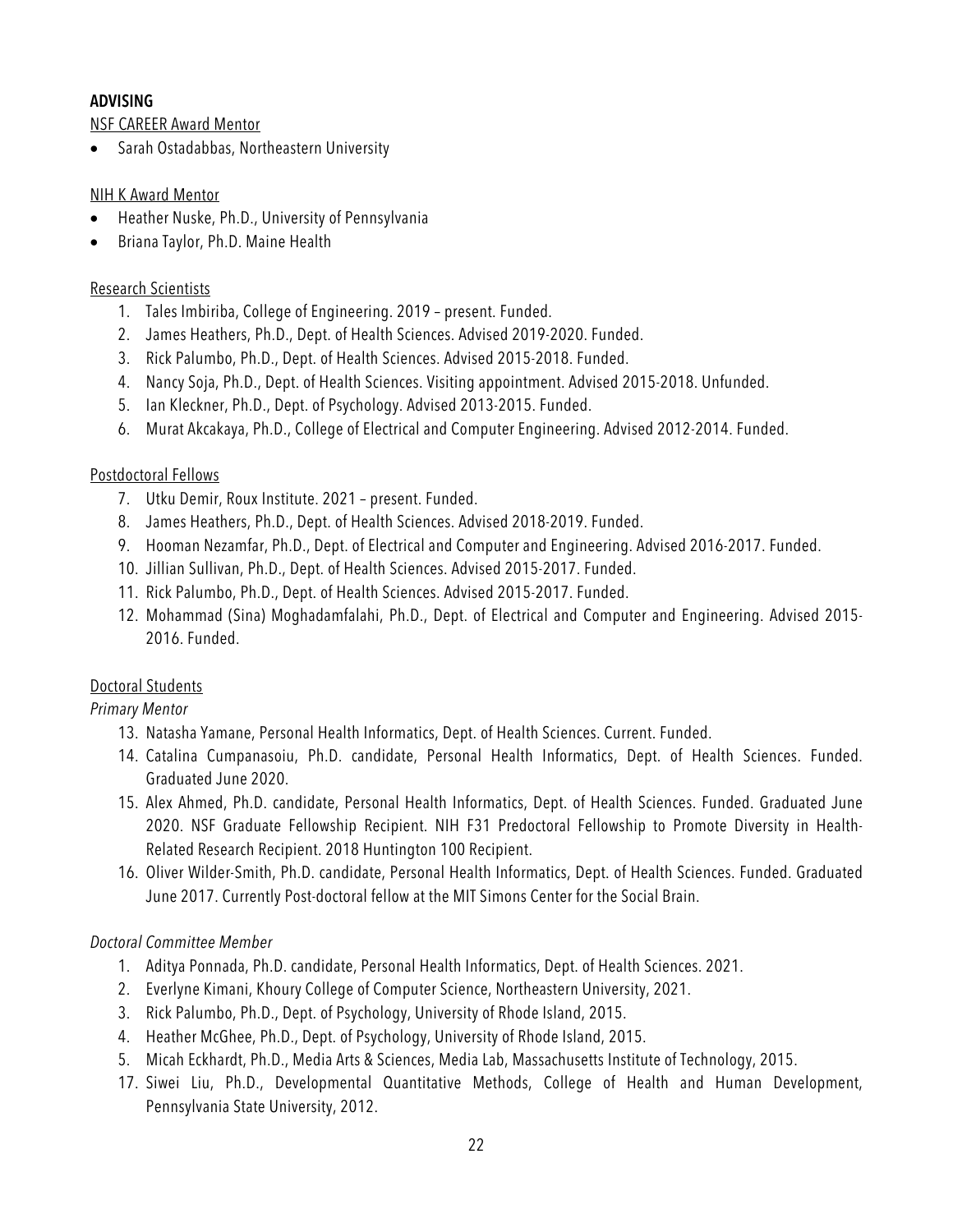- 18. Daniel Schulman, Ph.D., College of Computer and Information Science, 2012.
- 19. Jackie Lee, Ph.D., Media Arts & Sciences, Media Lab, Massachusetts Institute of Technology, 2011.

## Master of Science Committee Member

- 6. Aileen Gabriel, Health Informatics. Current.
- 7. Kathan Vyas, College of Engineering, Northeastern University, 2021.
- 8. Elizabeth Lanspa, Health Informatics. 2020.
- 9. Everlyne Kimani, Khoury College of Computer Science, Northeastern University, 2020.
- 10. Kelsey Thompson, Dept. of Communication Sciences & Disorders, 2015.
- 11. Iris Chin, M.A., Dept. of Psychology, University of Connecticut, 2013.
- 12. Steve Babbin, M.A., Dept. of Psychology, University of Rhode Island, 2012.
- 13. Daniella Aube, M.A., Dept. of Psychology, University of Rhode Island, 2011.
- 14. Sophia Yuditskaya, M.S., Media Arts & Sciences, Media Lab, Massachusetts Institute of Technology, 2010.

## Undergraduate Capstone

- Alex DiNoto, B.A., Dept. of Health Sciences, Northeastern University, 2014.
- Hilary Andreff, M.A., Health Informatics, College of Computer and Information Science, 2014.
- Ashnee Patel, B.A., Dept. of Health Sciences, Northeastern University, 2016.

### **SERVICE**

### Northeastern University

## **Department**

- Member, Master of Public Health Admission Committee, Dept. of Health Sciences, 2014–2017.
- Member, Master of Public Health Curriculum Committee, Dept. of Health Sciences, 2012–2017.
- Merit Review Committee, Dept. of Health Sciences, Fall 2011 2014 (Member), 2015 2017 (Chair), Fall 2018-2020 (Member).
- Member, Environmental & Occupational Health Faculty Search Committee, Health Sciences Dept., Fall 2011.
- Member, Appointment Tenure & Promotion Committee, Fall 2018-present.
- Associate Chair, Dept. of Health Sciences, Fall 2018-2020.
- Associate Chair, Chair Search Committee, Dept. of Health Sciences, 2021 present.

### College

- Co-founding and key faculty member, Personal Health Informatics Doctoral Program, Dept. of Health Sciences, Bouvé College of Health Sciences & College of Computer and Information Science, Northeastern University, 2011 – present.
- Personal Health Informatics Open house, Fall 2012, 2013, 2014, 2015, 2016, 2017.
- Member, Faculty Hiring Committee, College of Computer and Information Science, 2015.
- Member, Dept. of Health Sciences Chair Search Committee, Bouvé College of Health Sciences, March 2013 –2015.
- Member, Director of Digital Health Search Committee, Bouvé College of Health Sciences and College of Computer and Information Science, Fall 2018-2019.
- Member, Bouvé College Dean Leadership Committee, 2019
- Member, Bouvé Research Task Force, 2021 present

### University

• Member, SAIL Data Oversight Committee, Northeastern University, 2019